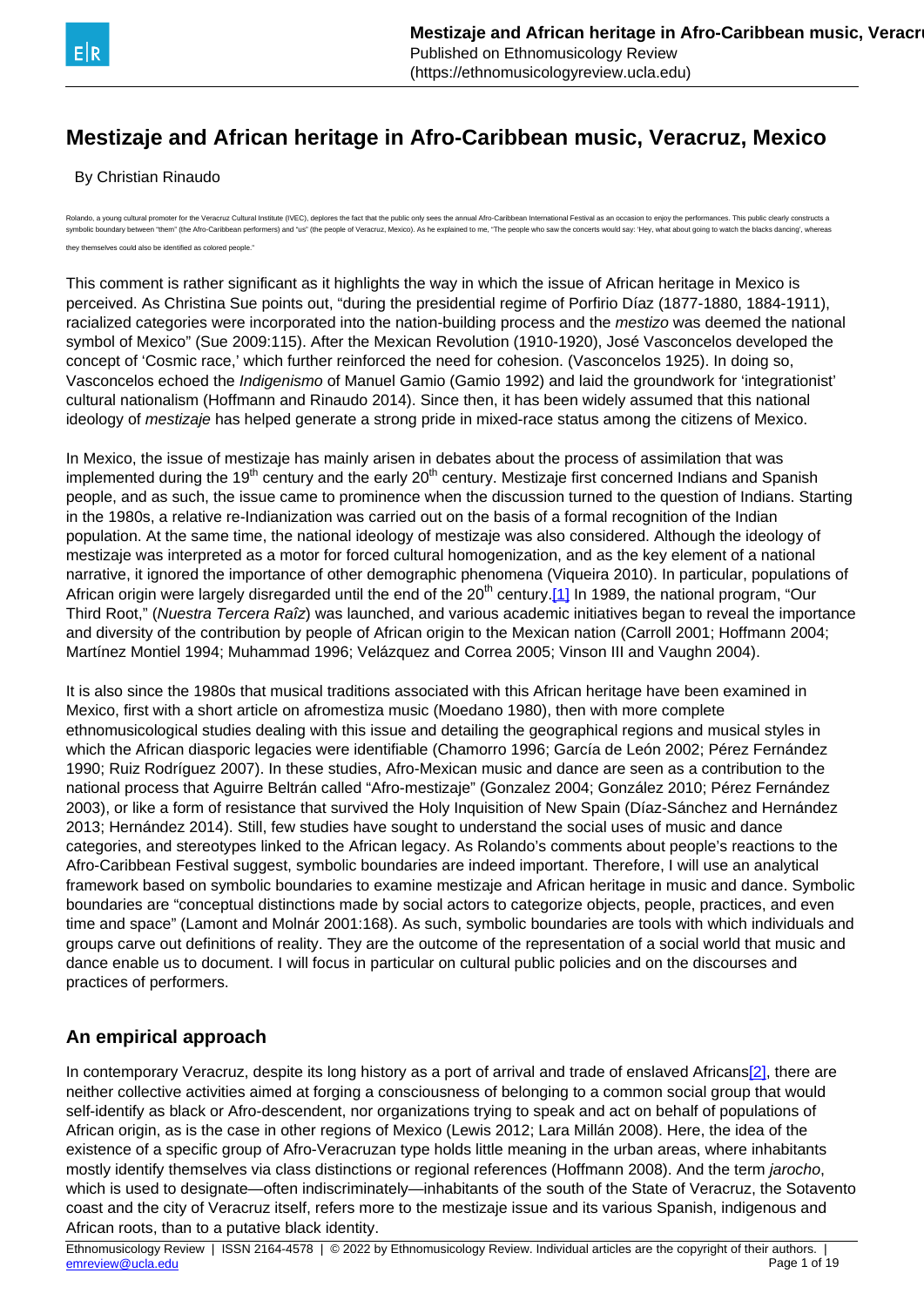<span id="page-1-0"></span>And yet in recent years it is in this context that the popular music of Veracruz and its region has highlighted a black or African cultural dimension. On analyzing this process, one first has to question the accuracy of the totalizing terms that describe a popular culture as black or African. In a famous text, Stuart Hall explains that the "black" from which a black cultural policy originates should not be considered as an essence, but as "an ensemble of distinct and historically defined black experiences that contributed to producing an alternative repertoire" (Hall 1992:21-33). For all this, he does not question his own use of the terms "black repertoire," "black experience," "black expressiveness," "black aesthetics," and "black subjectivity" when observing the diverse character that such subjectivity could bring with it: "It is on the diversity of the black experience and not its homogeneity that we must focus our creative attention." In other words, the diversity Hall refers to is limited to the "variety of black subjective disparities," which depends on the black subject's social location, i.e. gender, class, sexual orientation, etc. So, Hall's questioning should be rephrased in the manner of Peter Wade, when in his study he wonders in what way the Colombian coast's commercial music is "black" (Wade 2000; Wade 2011) or, as formulated in answers and comments on Phillip Tagg's open letter (Raibaud 2009; Tagg 1989), or else in the heading of an issue of Volume! journal (Anonymous 2011) which attempts to deconstruct racial categories in music: "Is there such a thing as black music?"

Answering this question entails looking into social uses of categories and stereotypes linked to African heritage. In contemporary and urban Mexico, such uses are deemed to be those that appear in the historical transformation processes of mestizaje and regional identities, but also those that emerge in concrete situations such as can be observed in urban areas where the ethnic dimension is not always present, and can also take different meanings depending on the context, ranging from an improved image to a condemnation, and from the expression of a spiritual quality to the manifestations of exclusion.

With this in mind, the investigation carried out between 2007 and 2012 in Veracruz consisted of studying when, how and why ethnic boundaries are traced, maintained, made known, asserted, denied and praised. In particular, I looked into the history of categories while taking into account the specificities of those using them: academics, representatives of cultural institutions, cultural promoters, musicians, dancers, etc. The aim was to report on the conditions of emergence, diffusion, and appropriation or rejection of categories such as black, brown (moreno), Afro-mestizo, Afro-descendent, Afro-Caribbean, not including those designating local categories such as jarocho, to mention but one; for the latter, Ricardo Pérez Montfort clearly showed the conditions in which its primary use as a category of mestizaje has been forgotten (Pérez Montfort 2007).

My ethnographic approach also takes into account contexts, or moments of more or less solid expressions of groupness", which can be defined in terms of culture, i.e., the social uses of categories linked to the color of the skin (Glenn 2009), or to a putative African origin: the "third root," when defining cultural policies, the actors who insist on the African roots of the city and its inclusion within the Caribbean area, and the individual and collective displays of a relationship with Africa and the Caribbean. Particular attention is also paid to the management of physical appearance (Lyman and Douglass 1973), to the different ways of walking, dancing and dressing which draw on globalized and relocated registers of what can be socially defined as a black culture (Sansone 2003). In this approach I consider bodily expression to be a key tool for understanding social reality. Dance, along with the impression management of performers, the social aesthetic, and corporal practices and representations, are viewed in their mutual interplay and transformation.

Thus, my analysis was based on the hypothesis that such phenomena, although at times lacking substance and inconsistent in certain situations, in fact play an important role in maintaining ethnic boundaries. Apart from cases where a consciousness of identity forms against a backdrop of the ideology of mestizaje, other relationships between mestizaje and ethnicity can be observed and are also socially important (Rinaudo 2012). For example, there are those which develop into power relationships, caused by the distinctions that are forever emphasized and reproduced between the "smart set": light skinned, well dressed, living in residential neighborhoods, patronizing trendy restaurants and discotheques, and the poor: ordinary people, Indians, blacks, peasants and workers, as referred to by Guillermo Bonfil Batalla when describing the divide between "imaginary Mexico." which is modern, with an urban culture, cosmopolitan, heir to the Spanish conquest and its civilization projects, and "deep Mexico" (Bonfil Batalla 1990). Otherwise, the relationship between mestizaje and ethnicity will always invoke the consideration, justification and reassertion of the idea of mestizaje and the categorization and organization of its various roots and related populations into a hierarchy.

One of the methodological approaches adopted to tackle the issues was to restore the social meaning given by those concerned to ethnic definitions from among other possible definitions (by gender, generation, social status,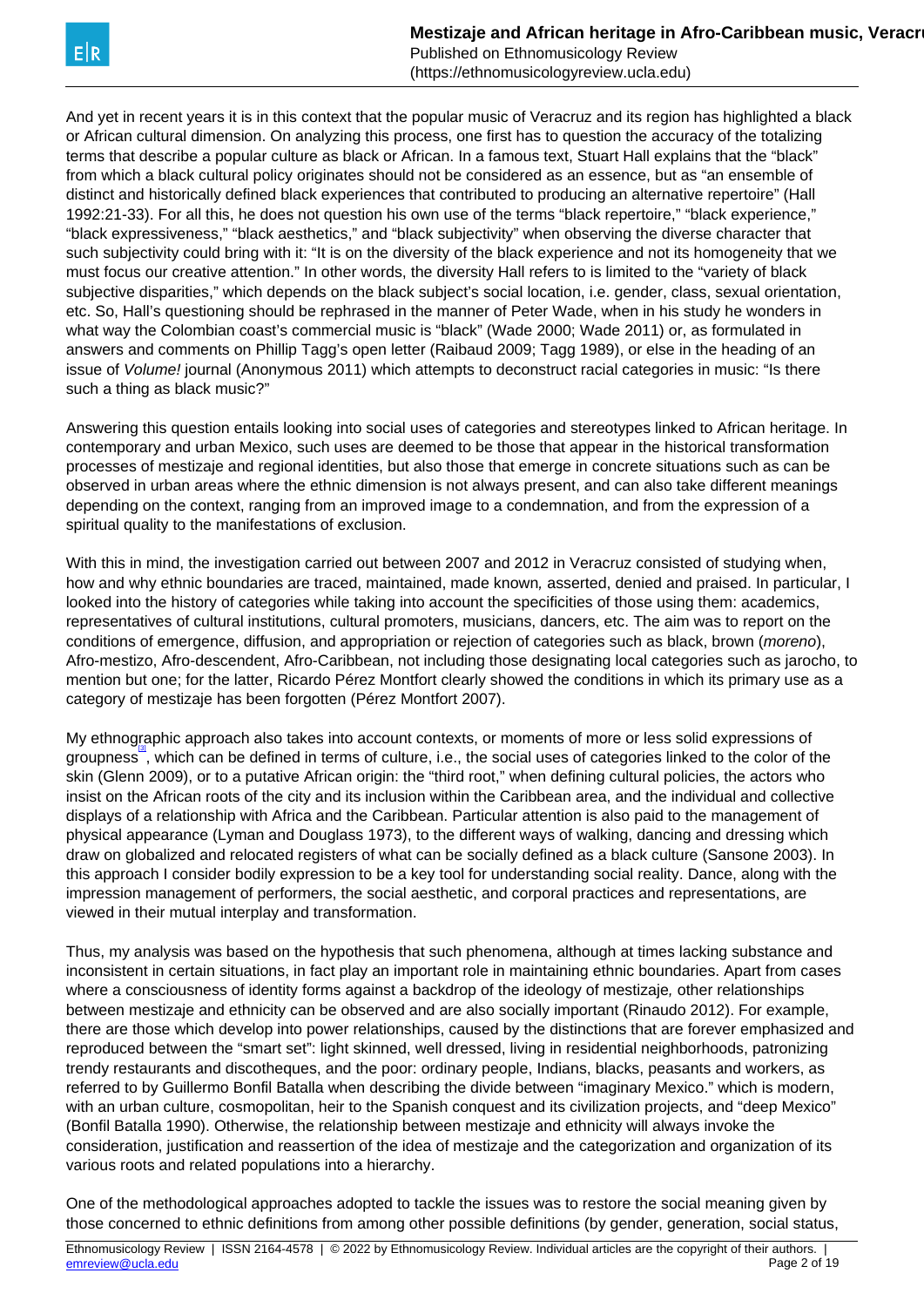<span id="page-2-0"></span>etc.). In other words, one has to take Moerman's words seriously whereby "ethnicity is not [...] a skin in which individuals are sewn, but a garment among others in their wardrobe; it is not 'a full time job', but a practical task which is sometimes carried out, a role which is sometimes played, a reflex sometimes provoked" (Moerman 1994:135). From this point of view, in an urban environment marked by the presence of a middle class that endeavors to make the social distance vis-à-vis working classes visible, another important principle for the investigation was to take into account the fact that ethnic definitions are often embedded in a logic of social distinction and responses to social distinctions.

Therefore, the purpose of this urban fieldwork was to highlight how the black or African cultural dimension in popular music is handled from a sociological perspective. This perspective enables us to detect what is occurring in concrete situations and yet it is sufficiently panoramic to allow us to perceive how ethnic definitions are linked to other social identifications. From a strictly methodological viewpoint it is necessary to draw on all kinds of sources in the various areas in which distinctions linked to the color of the skin, physical features and the attribution of cultural characteristics are made conspicuous. During the fieldwork, I spent much time observing what E. Goffman called The Presentation of Self in Everyday Life (Goffman 1956) in the urban scenes and the cultural practices of the inhabitants, tourists, and passers-by. I gave special attention to the activities of the musicians and dancers, to the attitude of the public and to the social interactions in street festivals, club performances and private parties. Using my experience in recording, and my experience as a respected ethnographer and live sound engineer, I was accepted into the various musical environments of the city: the son jarocho**[\[4\]](#page-2-0)** ensembles which gathered each month on the occasion of the fandangos**[\[5\]](#page-2-0)** organized in the Cultural Center of Popular Music, called CaSon; the son montuno and danzón musicians who played for tourists and aficionados in the restaurants and public places of the city; salsa groups performing in festivals and teaching in the Veracruz Cultural Institute (IVEC); reggaeton artists gigging in the nightclubs of the seacoast; chunchaca**[\[6\]](#page-2-0)** bands playing in suburban private parties, etc. Initially, my ethnographical work consisted in participating in the daily life of the cultural promoters, policy makers, music and dance performers, in attending the rehearsals and recording sessions, and in contributing to the life experiences of these actors. Next, I started to conduct more formal interviews with the aim of retracing the life paths of each of the above, thus acquiring a sensitive, even intimate form of knowledge (Le Menestrel 2012).

At first, it was mainly at the level of cultural policies described in terms of "third root" that the issue of the African presence was debated and specific positions were asserted by the various local actors. Hence, after going over the main elements that contributed to the implementation of a cultural policy embracing the Afro-Caribbean dimension, I will look at the narratives of Veracruz's musicians before carrying out the ethnographic description of a cultural program. This is to try to understand how the African dimension of mestizaje is expressed.

## **Implementing an Afro-Caribbean cultural policy**

In his work on popular culture and Mexican nationalistic stereotypes, Ricardo Pérez Montfort clearly showed how in Mexico, in the years 1920-1930, the construction of national cultural symbols was achieved at the expense of the wide diversity of forms of regional expression:

"The diversity had to sacrifice itself when looking for the representation of the 'typically Mexican'. [...] The Charro and the China Poblana dancing a *jarabe tapatío* progressively became the Mexican image par excellence. This image seemed to be a synthesis of 'Mexicanness.' Huastecos and Jarochos, Yucatecos and Guerrerenses, Jalisquillos and *norteños* fought to feature in the national representation. […] But at the time of defining the 'Mexican people' itself, they were under the yoke of the Charro and the China, and of Mariachi music" (Pérez Montfort 2003:130].

The years 1970-1980 marked the end of that pre-revolution period and of a centralist and homogenizing cultural nationalism (Jiménez 2006). It was the beginning of a process of cultural decentralization spurred on by the federal authorities, and the setting up of Departments, Institutes and Councils of Culture in all the country's States. The Veracruz Cultural Institute (IVEC) was created in 1987 as "a decentralized organization with a legal personality and its own holdings," "with headquarters in the port of Veracruz," and with the general mission "to support, to promote and to spread cultural activity by means of the affirmation and consolidation of local, regional and national values, and by giving impulse to the arts"[\[7\].](#page-2-0) Following the foundation of the IVEC, the directors encouraged a definition for the main trends of the public policy, and managed the implementation of a decentralized cultural policy in the State of Veracruz (García Díaz and Guadarrama Olivera 2012). The outcome of this process was to promote an Afro-Caribbean definition of the region that could be identified as such by three aspects.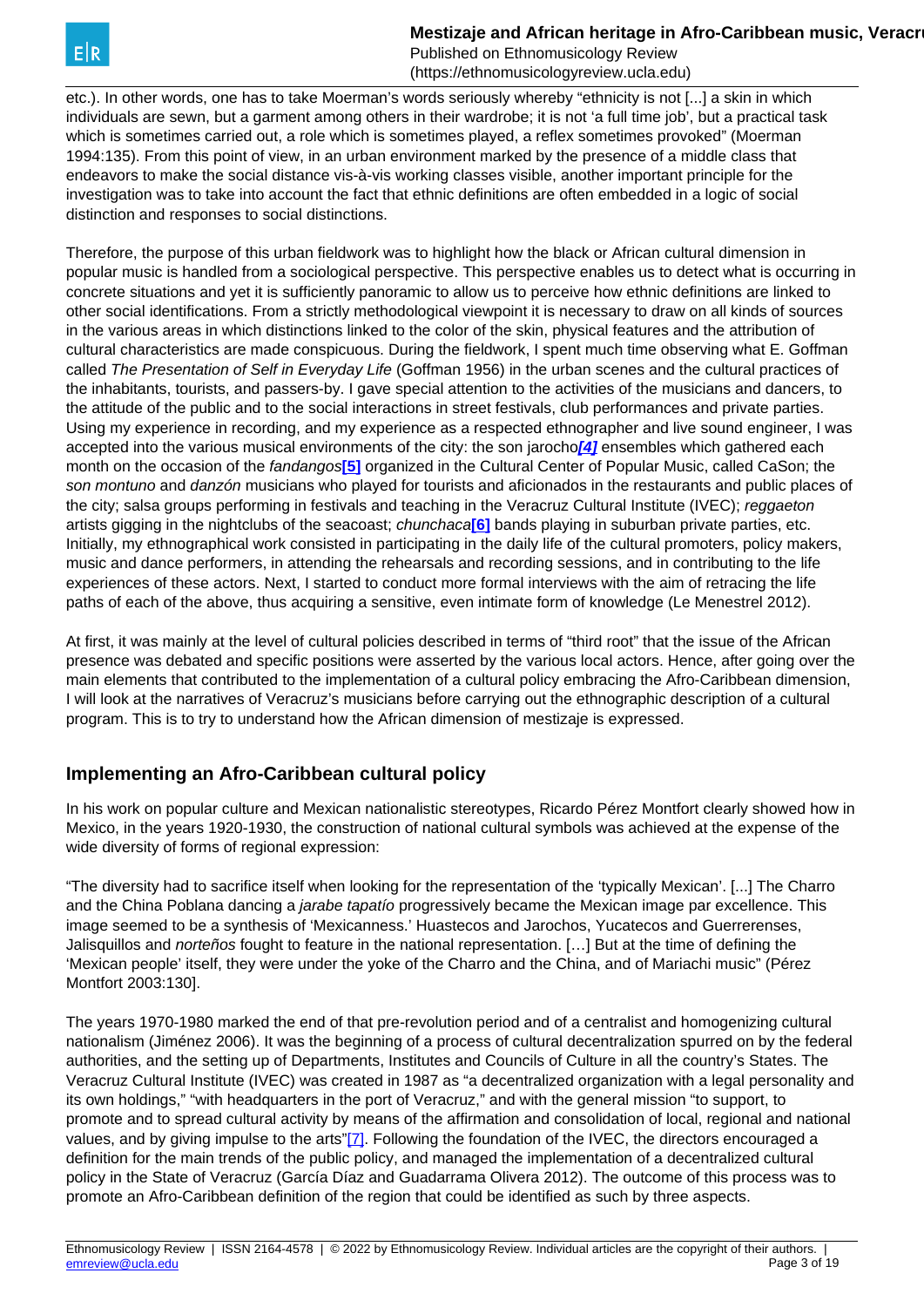

Published on Ethnomusicology Review (https://ethnomusicologyreview.ucla.edu)

The first aspect was to foster rural son jarocho and fandangos, both characteristic of the "Afro-Andalusian Caribbean" (García de León 1992). The origin of these practices, which have become a widespread cultural component in the country, goes back to colonial times. Son jarocho, often described as the outcome of the mixing of three roots—Spanish (baroque and Andalusian music), African (rhythms and percussion) and Indian (the themes)—underwent a process of commercialization and folklorization in the 1940s that caused important changes, both as regards music (increased tempo, instruments transformed, etc.) and as regards the representation of what imposed itself as an element of national folklore, dropping the historical relationship with "blackness" along the way:

 "The dress and accessories worn by those who represented the so-called 'jarochos' had no longer anything to do with the rural world and the coast's popular areas. From then on, the 'jarocho dress' was a very elaborate and costly spotless white outfit similar to those worn by the hispanophile elites of the port and Veracruz old haciendas. [...] Such an image of son jarocho imposed itself definitely in 1940 in the repertoire of stereotyped regional representations when a group from Veracruz took the words and music of La Bamba as a leitmotiv for a political campaign between 1945 and 1946" (Pérez Montfort 2001:156-157).

In this context, according to I. Cardona, "young musicians, historians and anthropologists, in their majority originating from the region, began to look for and to remove from forgetfulness the old rural and non-professional jaraneros who are well-known in the traditional fandangos" (Cardona 2006: 396). Gilberto Gutiérrez, leader of the Mono Blanco group, and Director during this period of the Traditional Music Department at the IVEC, implemented the policy of removing the commercial son jarocho and promoting a son jarocho based on the idea of combining the three roots. The Sones jarochos LP, recorded by Mono Blanco with Arcadio Hidalgo, a bohemian musician who Was then the focus of renewed attention, is a good example of this process of reviving the almost lost rural style of son jarocho playing and dancing.

# SONES JAROCHOS

# ARCADIO HIDALGO **Y EL GRUPO MONO BLANCO**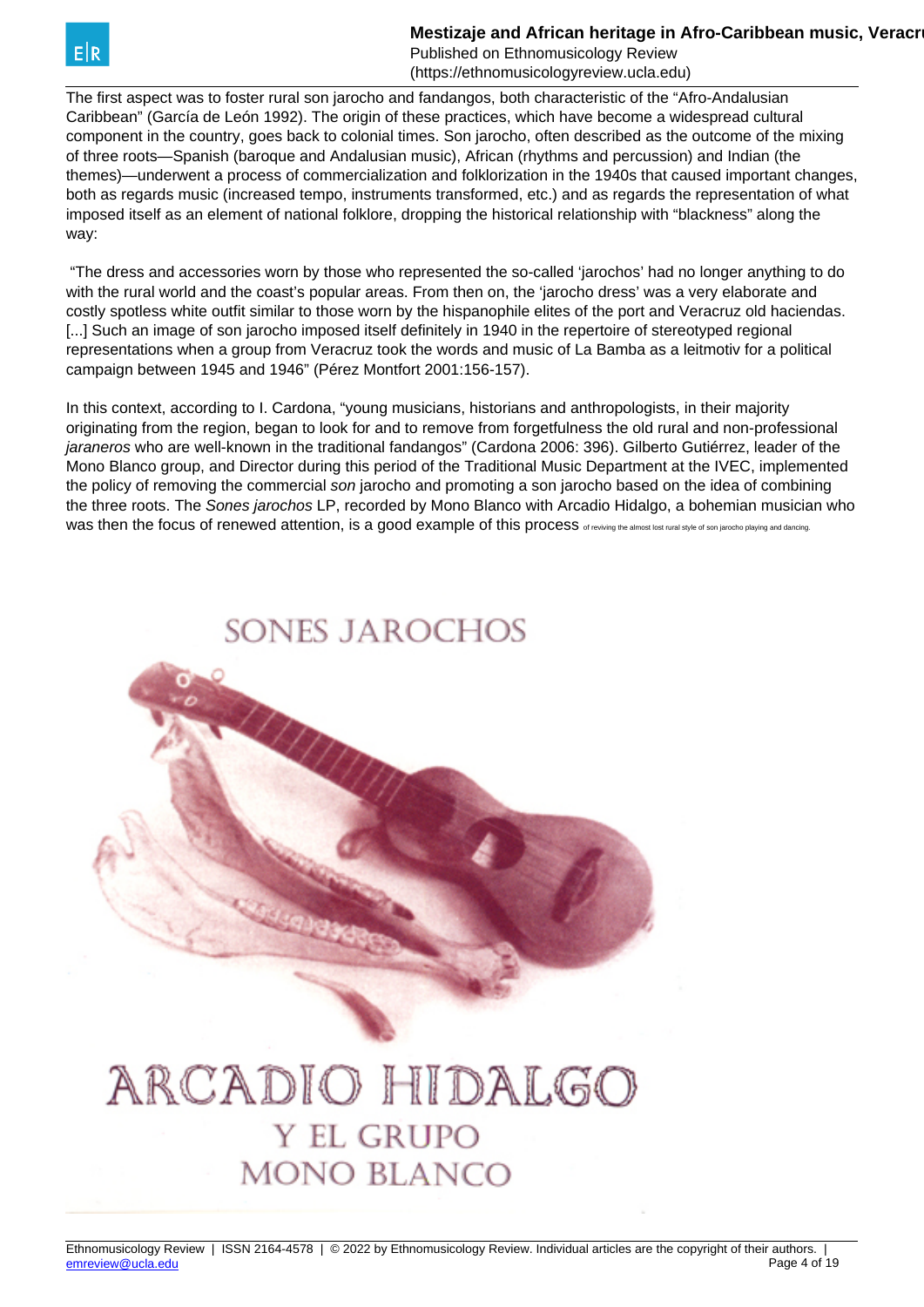

Published on Ethnomusicology Review (https://ethnomusicologyreview.ucla.edu)

**Sones jarochos Arcadio Hidalgo y el grupo Mono Blanco, LP, Discos Pentagrama, LPP-050**

The second aspect of this policy was to restore the prestige of *danzón* and son montuno in Veracruz—two musical and dance styles of Cuban origin introduced at the end of the 19<sup>th</sup> and beginning of the 20<sup>th</sup> century via the permanent communication that existed between the ports of Havana and Veracruz, and also via the presence of a small Cuban community. This led to their being quickly adopted in Veracruz's working-class areas and city squares (García Díaz 2011) to the extent that they became one of the city's main attractions mentioned in tourist guides. This movement, initiated at the end of the 1980s, made it possible a few years later to create a Son Montuno Festival, then the Festival Internacional Agustín Lara, as a major event, and also to organize numerous other activities aimed at showcasing the artistic manifestations of what was called the Veracruz Afro-Caribbean tradition by certain culture promoters (Figueroa Hernández 2002), such as the Noches de danzón, the Afro-Cuban dance and percussion classes, and the salsa, son and danzón workshops.



#### **Poster of the First Son Montuno Festival, 1996 (personal archive)**

Finally, the third aspect of this policy was to initiate an academic reflection on the Caribbean region and its African heritage by associating it with a national program launched in 1989 to promote the "third root" of Mexican mestizaje. This move began with two academic conferences held in 1989 and 1990, entitled "Veracruz también es Caribe" (Castañeda 2004; Muñoz Mata 1990). These events were organized by the IVEC to encourage, via the presentation of research work, a representation of Veracruz as a region that had cultural leanings towards the Caribbean. According to Y. Juárez Hernández, manager of the Caribbean Studies Center of the IVEC, "Veracruz has participated in a common Caribbean culture that is reflected in customs, music, dance, feeding, rites, and in a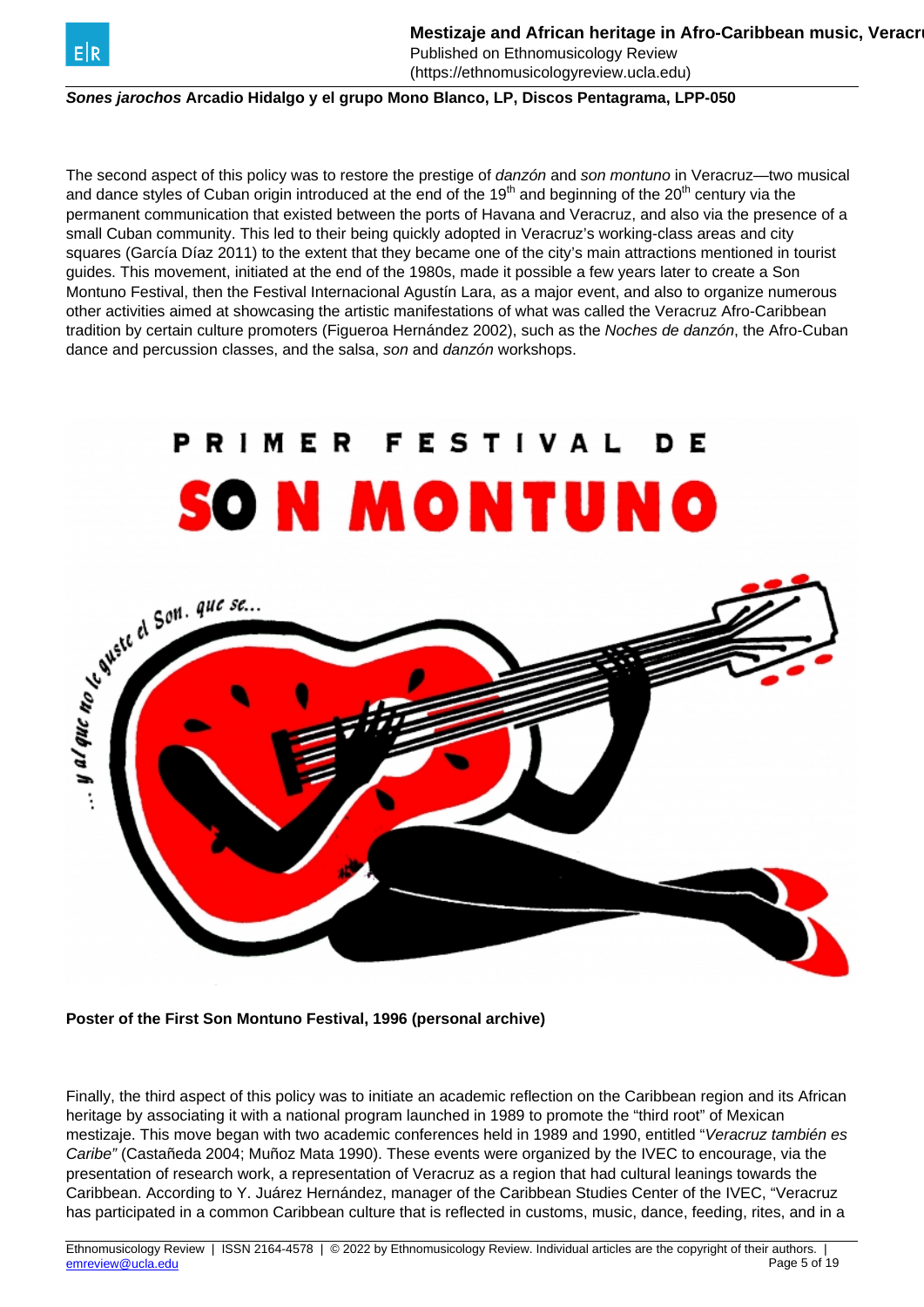Published on Ethnomusicology Review (https://ethnomusicologyreview.ucla.edu)

<span id="page-5-0"></span>cultural syncretism product of the Indigenous, black and European mestizaje" (Juárez Hernández 1990: 7). At the same time, a similar process occurred in Cancún, in the State of Quintana Roo, as early as 1988, with what was called the International Caribbean Cultural Festival. But what became a characteristic of Veracruz's cultural policy was to have associated this regional inclusion in the Caribbean with the Our Third Root national program, whose objective was to study and enhance the image of the African presence in Mexico (Martínez Montiel 1993).

This unifying of the definition of a cultural policy focused both on the inclusion of Veracruz within the "Caribbean cultural area" (Juárez Hernández 2006) and on the local implementation of this program, which in 1994 resulted in the creation of the Afro-Caribbean International Festival, considered at the time as a "national priority project" and backed by the government of the State of Veracruz (Rinaudo 2011). The presentation in the first edition of the Festival justified this move as follows:

 "The emergence of social groups in the cultural life of the country, with new proposals and alternatives that respond to the consolidation and creation of more and more complex cultural identities, confirms the multicultural and multiethnic nature of our Nation. The recognition of new realities between Indigenous and racially mixed groups in both rural and urban contexts, in the cultural formation of Latin America, entails the recognition of such deep and ancestral roots as the Indian and European roots: our Third Root, of African origin, which was formed during the European colonization, by means of the incorporation of black slaves into the conquered territories and which, when mixed with the rest of the population, contributed new and rich cultural elements that can enhance the continent, particularly with the magnificent contributions from the Caribbean. In our country, a black influence exists in states like Guerrero, Yucatan, Oaxaca and Tabasco, even in states of the north of the country like Coahuila. But perhaps the greatest influence is in Veracruz. Hence, it is extremely important to encourage action that pushes us toward Afro-Caribbean integration through the recognition of common cultural roots that unite us and fortify us as countries, when we value and incorporate our national project, our Third Root... our black origin.["\[8\]](#page-5-0)

Thus, this festival is the outcome of the implementation of a cultural policy, which in turn is the result of academic reflection carried out during that pivotal period of the history of Mexico and Latin America in the course of which the issues of diversity, multiculturalism, cultural heritage, memory and recognition of minorities, decentralization and cultural globalization appeared in public debates and events. This policy is characterized by a deep ambivalence: on the one hand, it insists on the recognition of an African heritage which is supposed to be part of "us" ("our" "third root" of national mestizaje); on the other hand, it dramatizes, in the iconography and in the choice of the shows, a blackness of a distant "other" with whom the local population does not identify.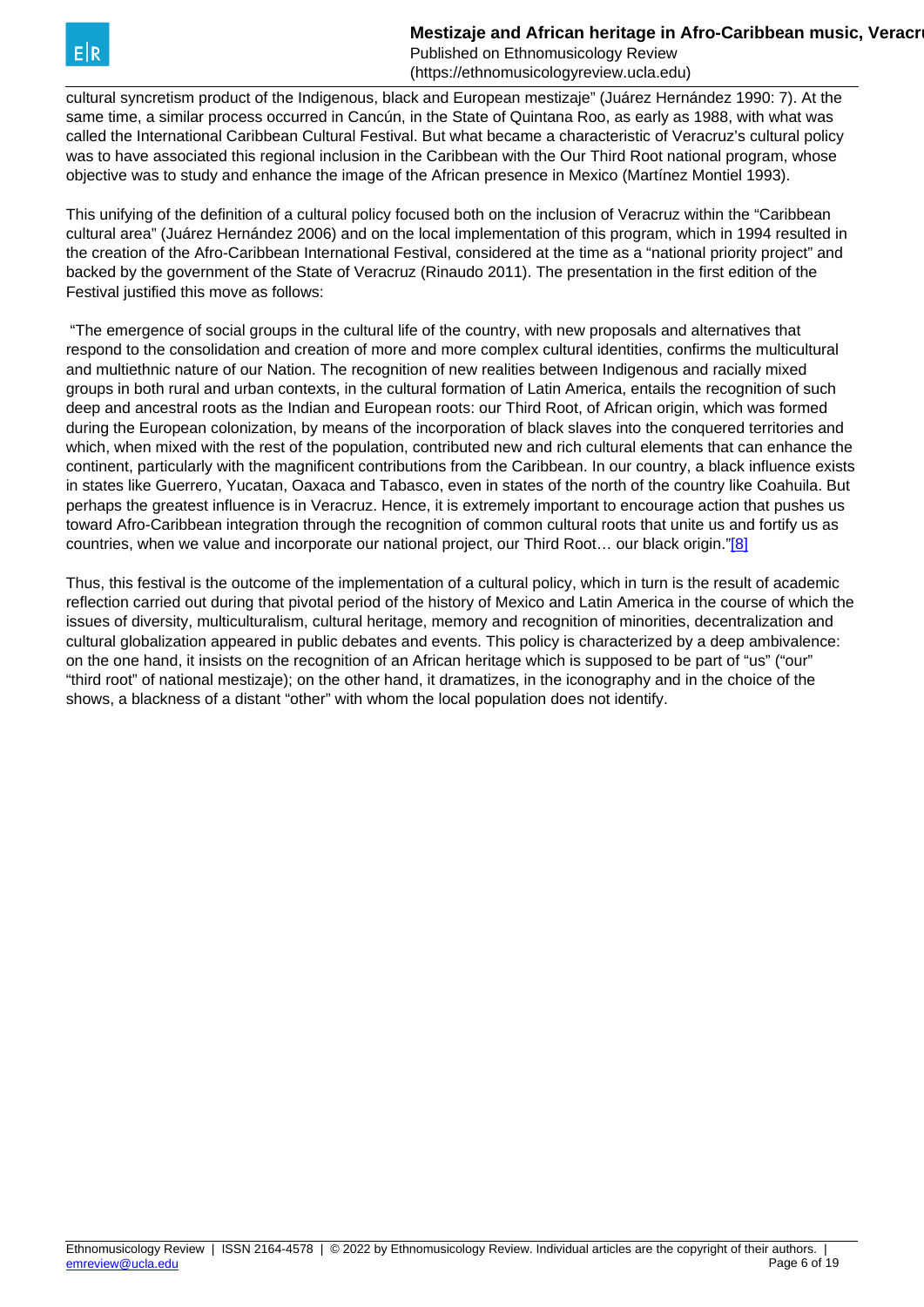

Published on Ethnomusicology Review (https://ethnomusicologyreview.ucla.edu)



**Poster of the Third Afro-Caribbean Festival, 1996 (personal archive)**

It is possible to concur with C. Sue that such a policy of institutional promotion of the "third root" has not succeeded locally in forging a community feeling based on Afro-descent (Sue 2013). But we can also advance the hypothesis that all those years during which the "third root of Mexican mestizaje" was promoted via academic conferences, exhibitions and numerous concerts mixing guest groups from the entire Caribbean area and local music groups were not ineffective. For example, from the outset, the various actors involved in the implementation of this program unanimously agreed to criticize the dominant position of the local conservative elite that denied any form of recognition of a common heritage linked to African origins and Veracruz's cultural proximity with the Caribbean. This is explained well by the IVEC's first director, Ida Rodríguez Prampolini: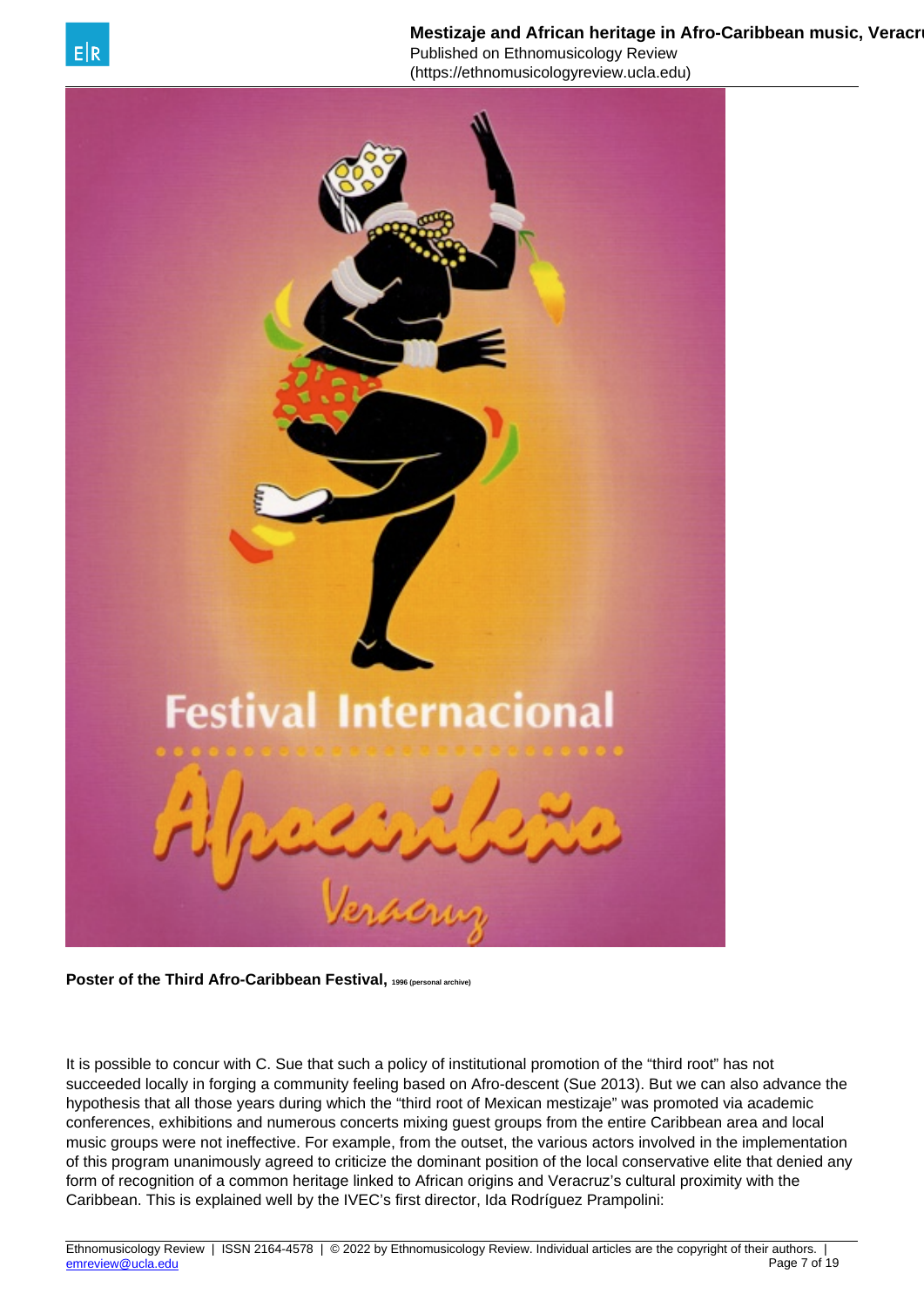<span id="page-7-0"></span>

"When we inaugurated the first exhibition on the relationship between Veracruz and Cuba where the black population was obviously prominent, my own childhood friends, who were damned reactionary, criticized me: 'Why are you doing this? What we have tried to forget, you come and remind us.' And that was how the Veracruz upper class reacted, all with their curly hair, all of black race from three generations back and denying it, it was awful and really upsetting" (Interview, May 2008).

From this point of view, thirty years of government policies centered on rural son jarocho and the tradition of fandangos, on Afro-Cuban music, on the Caribbean as a specific cultural area and on the "third root of mestizaje", have profoundly modified the cultural legitimization criteria. Furthermore, they have helped the area to move beyond a historical period (1930-1970) characterized by the denial of African heritage and by initiatives to whiten the jarocho identity's stereotypes, to a period where the African root and mestizaje now form part of the representation of local society.

#### **Mestizaje and African heritage in discourses on Afro-Caribbean music**

Contemporary local historiography accurately describes the various influences which have contributed to forging cultural expressions, such as fandango and son jarocho in the "Afro-Andalusian Caribbean" (centered on cattle and animal husbandry, but not removed from city life[\[9\]\)](#page-7-0), and an urban popular culture characterized by the appropriation of Cuban music (danzón, son montuno, bolero, etc.) and more widely, Afro-Caribbean music (Malcomson 2010; Figueroa Hernández 1996).

The impulse of this new standard aimed at enhancing the image of African heritage and *mestizaje* has resulted in a certain ambivalence with respect to the inclusion/exclusion of blackness. What can we learn from the discourses of the region's musicians? What is their awareness of this heritage? What meaning do they attribute to it? How do they express it in their own musical projects?

For example, Gilberto Gutiérrez, leader of the Mono Blanco group that initiated the movement to restore the traditional son jarocho, explains what these questions mean to him:

"In the eighties, it was very important to become aware of the "third root," as it is called nowadays, but not at the time. Don Arcadio[\[10\],](#page-7-0) who was black, was not perceived as such, perhaps because of the visual consciousness people had of son at the time, perhaps because all that was officially thought of as a white world and because, let's say, that racially speaking, the existence of blacks was sidestepped [...]. And so we started becoming aware of this and feeling that we had African roots... and I don't remember how it exactly happened, but suddenly we began speaking about it and saying that son jarocho, and flamenco, and African music... in fact we didn't know much about what we were saying, but at least we began to be aware of all that, of the fact that Africa existed. ... And when the Al primer canto del gallo**[\[11\]](#page-7-0)** record was released, we streamlined our music by using fewer string instruments and leaving only percussion, as a way of assuming the African aspect and to make it sound African..." (Interview, January 2009).

This quotation bears testament to Gutiérrez's need to embrace African heritage and be rid of the cliché of a "white world" associated with the jarocho culture. To undertake this legacy and "make the music sound African" was an opportunity to unwhiten son jarocho.

This issue is also prevalent in the career of Patricio Hidalgo, another musician who has become essential to the movement for restoring traditional son jarocho; he is Don Arcadio Hidalgo's grandson and has initiated a cultural project called Afrojarocho:

"Blacks have played an important part in the history of Mexico, and not only in the Sotavento region. ... We have Yanga who can be said to have been the first black liberator of the Americas, we have also Malanga blacks near the town of Veracruz, my grandfather Arcadio Hidalgo who lived through the revolution, with his poetry, his jarana, his playing fandango ... my grandfather's father was also black, he sang *décimas* and played *jarana* ... my father was also a musician and was also black ... so, there is this black element in the family ... for example, people said that my grandfather Arcadio was the last black troubadour in the Sotavento ... so, what do we do with our Afrojarocho project? [...] We appropriate the subject which has been ignored in order to debate it by playing, singing..."[\[12\]](#page-7-0)

The subject Patricio Hidalgo is appropriating in this project is not only the long ignored presence of a population of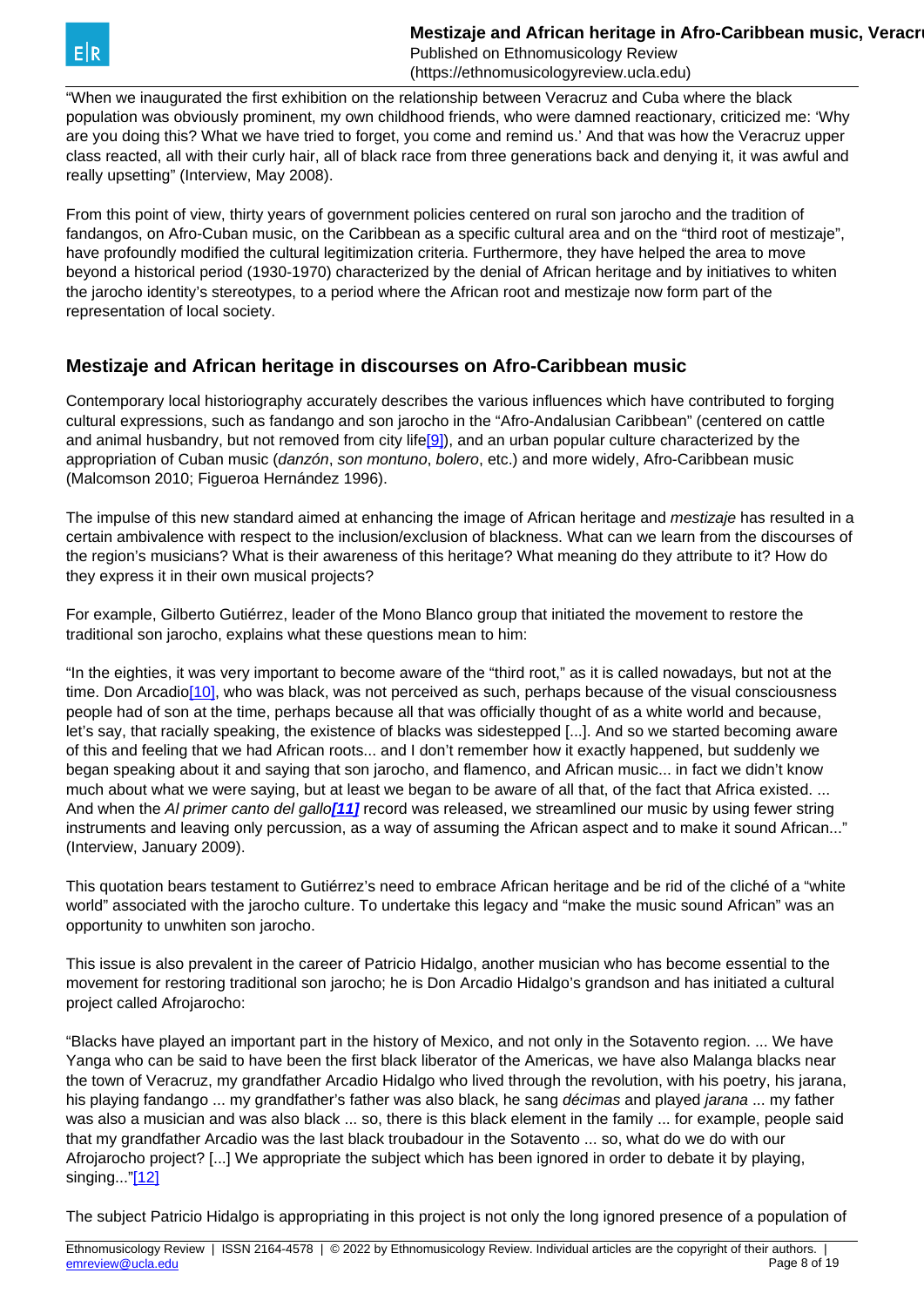<span id="page-8-0"></span>African origin in the region, but also the inclusion of son jarocho and fandangos on a path of social revolt going back to the time of slave rebellions. What also comes out of this project is the recovery of a musical form, the conga, which is described as being part of the region's cultural heritage and as an additional piece to include in this heritage of social activism and collective mobilization:

"The conga is a genre which has remained alive in a small repertoire... We have the Conga del Viejo... which had lost its words and conga rhythm... we wrote new words, we gave it back its rhythm and accompanied it with jarana, tambourine, quijada and marimbol in a group that we formed and that was called Chuchumbé... And how did the Conga del Viejo come into being? According to Francisco Rivera Ávila, known as Paco Píldora, a Veracruz chronicler, it was composed collectively by dock laborers in the port of Veracruz, as an action of social protest [...] because they lived in the worst social conditions and were exploited, and during the Christmas festivities, they used to go round demanding better living conditions to the rhythm of conga, the Conga del Viejo [...]. We see at the moment that people are interested in the conga... in Oaxaca, a conga was composed also as a protest against the situation Mexico is in [...]"[\[13\]](#page-8-0)

#### **Video: Patricio Hidalgo y el Afrojarocho, Sacbé Production, Mexico, 2012**

It is interesting to note that although this narrative about the origins of son jarocho may, as in the cases mentioned here, insist on its African heritage by giving it a particular meaning, it is nowadays presented in the many festivals, fandangos and workshops held in Mexico, the United States and Europe as a practice derived from the mixing of Spanish colonizers, African slaves and their descendents, and the region's indigenous populations. In this sense, projects attempting to present this music as more African or to explore the mix of Afro-Caribbean sounds present in both son and conga<sup>[14]</sup> have been designed to include this practice within the framework of a popular fusion occurring in the Afro-Andalusian Caribbean area rather than to try to make it black music.

This way of emphasizing the African dimension of a popular and anti-establishment mestizaje, which is characteristic of the region, can be found in the discourse of Veracruz salsa<sup>[15]</sup> and son montuno musicians who, since the Afro-Caribbean Festival was created, have started using categories that underline this heritage while continuing to associate the term salsa with the concept of the commercial music put forward by the North American recording industry at the beginning of the seventies. For example, Cheo, a Son de esquina pianist, who I met in the IVEC music Master classes, relates how the term imposed itself as a category of mestizaje even before this type of music was defined as Afro-Caribbean:

"In April 1982, I was fortunate to attend a show here in Veracruz by the Sonora Veracruz and Melón who had invited Johnny Pacheco, and I was able to listen to the interview he gave on the radio where he said at the time about the definition of the term salsa: 'we in New York are dealing with so many ethnic groups, so many races, that to be able to market the name of something which encompasses everything, we gave it the name salsa, and from now on, salsa encompasses all forms of native music from Venezuela, Cuba, the Dominican Republic, Puerto Rico'. [...] Nowadays, you'll meet traditionalists who will tell you, 'No, that's Afro-Caribbean,' and if you tell them, 'But it's salsa,' they tell you 'Yes, but it's Afro-Caribbean.' ... Why Afro-Caribbean? Because nearly everything was born in the Caribbean via the African slaves who arrived and settled there, and from there the Afro-Caribbean was created." (Interview, January 2008).

Gonzalo, the percussionist from the same music group as Cheo, describes himself as moreno (brown) and introduces himself as a person from a working-class background who spent his childhood in a working-class neighborhood in the north of Veracruz. He provides details about the aspects of the Mexican context in which the salsero movement was born and explains:

"For me, personally, the fact that this kind of music is played sits alongside the idea of street corner, of 'salsa brava'... because when I heard what made a group like Las Estrellas de Fanya<sup>[16]</sup>, who worked out the name 'salsa', come into being, I was fascinated and I understood the need for the Latin American people to express themselves in this way. [...] It's what we are ... because here in Mexico sometimes it seems that there is not even a Ethnomusicology Review | ISSN 2164-4578 | © 2022 by Ethnomusicology Review. Individual articles are the copyright of their authors. | emreview @ucla.edu Page 9 of 19 [emreview@ucla.edu](mailto:emreview@ucla.edu)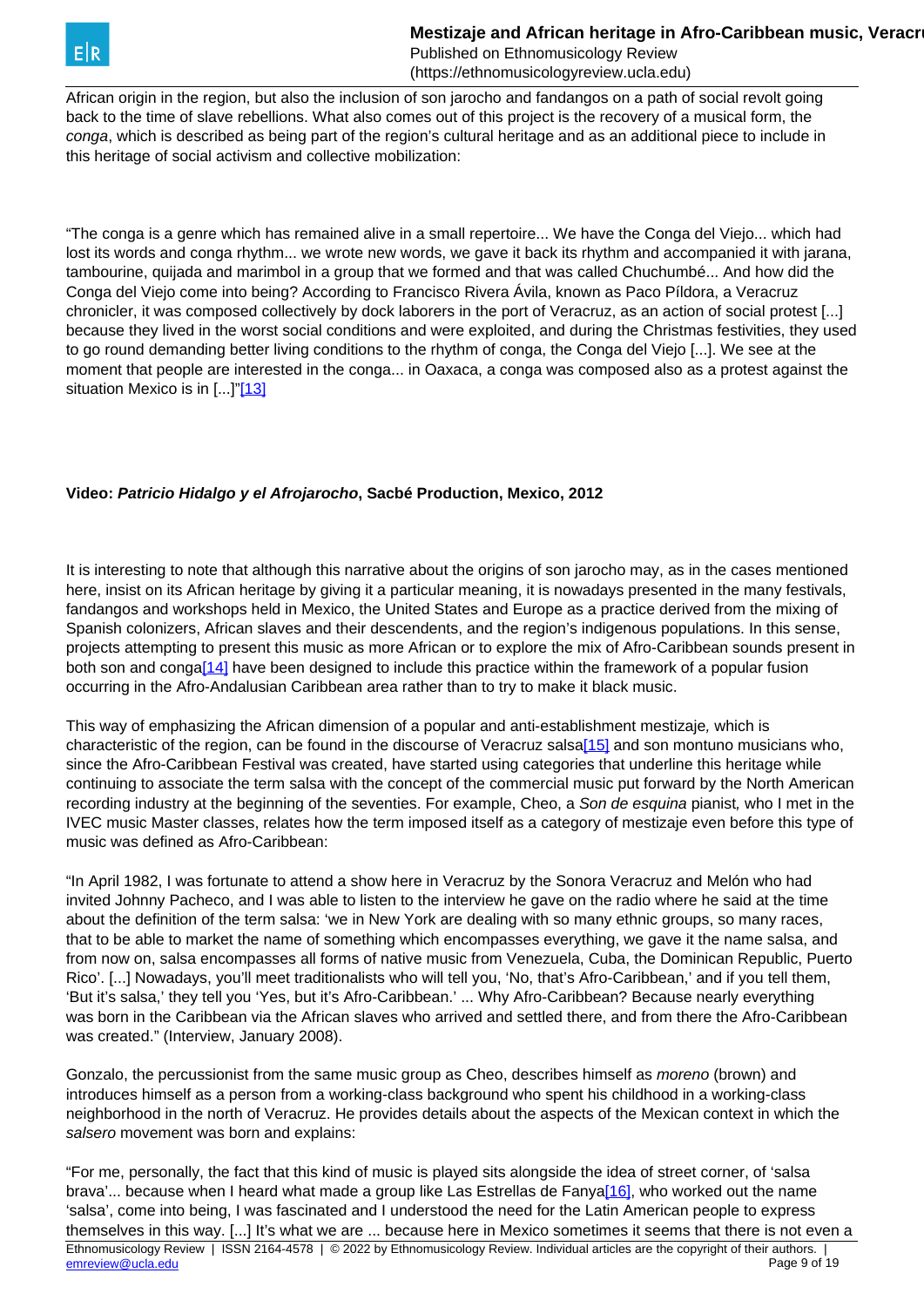definition of a mixed race. ... White is 100% white, black is 100% black and Indian is 100% Indian, and what of all of us who are neither white, nor black, nor Indian? What are we? We are nothing? Because I am neither white, nor black, nor Indian, I am a bit of all these [...] and therefore, just like salsa which is a mix, that's our race." (Interview, January 2008).

These words help us to understand how various dimensions are linked together in the issue of mestizaje. The first refers to asserting a form of cultural expression with various influences, yet marked by its African heritage. Here, the term salsa, often disparaged by an intellectual elite who point to the commercial side, gives its name to one of the aspects of this transnational cultural movement in that it does not attempt to set black music and white music against each other, and it fully embraces this mix as experimented with in Latin American working-class neighborhoods. As for the Afro-Caribbean label, it also stresses a cultural heritage bound to the history of the slave trade. In other words, the African cultural heritage is what gives this mix a special color.

But at the same time, Gonzalo's words raise another question, formulated in terms of identity ("what we are"). Here, it is no longer a question of mestizaje, but of the existence of a *mestizo* population resulting from the mix, referred to here as the identification of Gonzalo as "moreno" (Sue 2009), and that the color of the skin between the polarization of white and black makes the person "invisible" (Raibaud 2009:171). Hence, Gonzalo's analysis is an attempt to link the cultural mix and the racial mix ("I'm neither white, nor black, nor Indian"), and to adopt at the same time the "not very commendable" African influences of this music and the fact of being part of a "we" that is neither white, nor Indian, nor black, but according to his formula, "a bit of all these."

## **Expressions of African heritage and symbolic boundaries**

This emphasis on African and Afro-Caribbean heritage, and on mestizaje, can also be observed in urban public places where the performances of musicians and dancers can play on these different roots and the social issues they arouse. In order to try to understand this phenomenon, I will examine a cultural event called Noches de callejón, which took place every weekend between 2007 and 2012 at the Portal de Miranda, a pedestrian walkway opening onto Veracruz's main square in the very heart of the old city center.

This cultural event was initiated by Luis Figueroa, the Juventud Sonera group's artistic director, singer and guitarist, whose original project, inspired by the release of the film Buena Vista Social Club, was to rehabilitate the tradition of son montuno which has been in existence in Veracruz since the end of the twenties.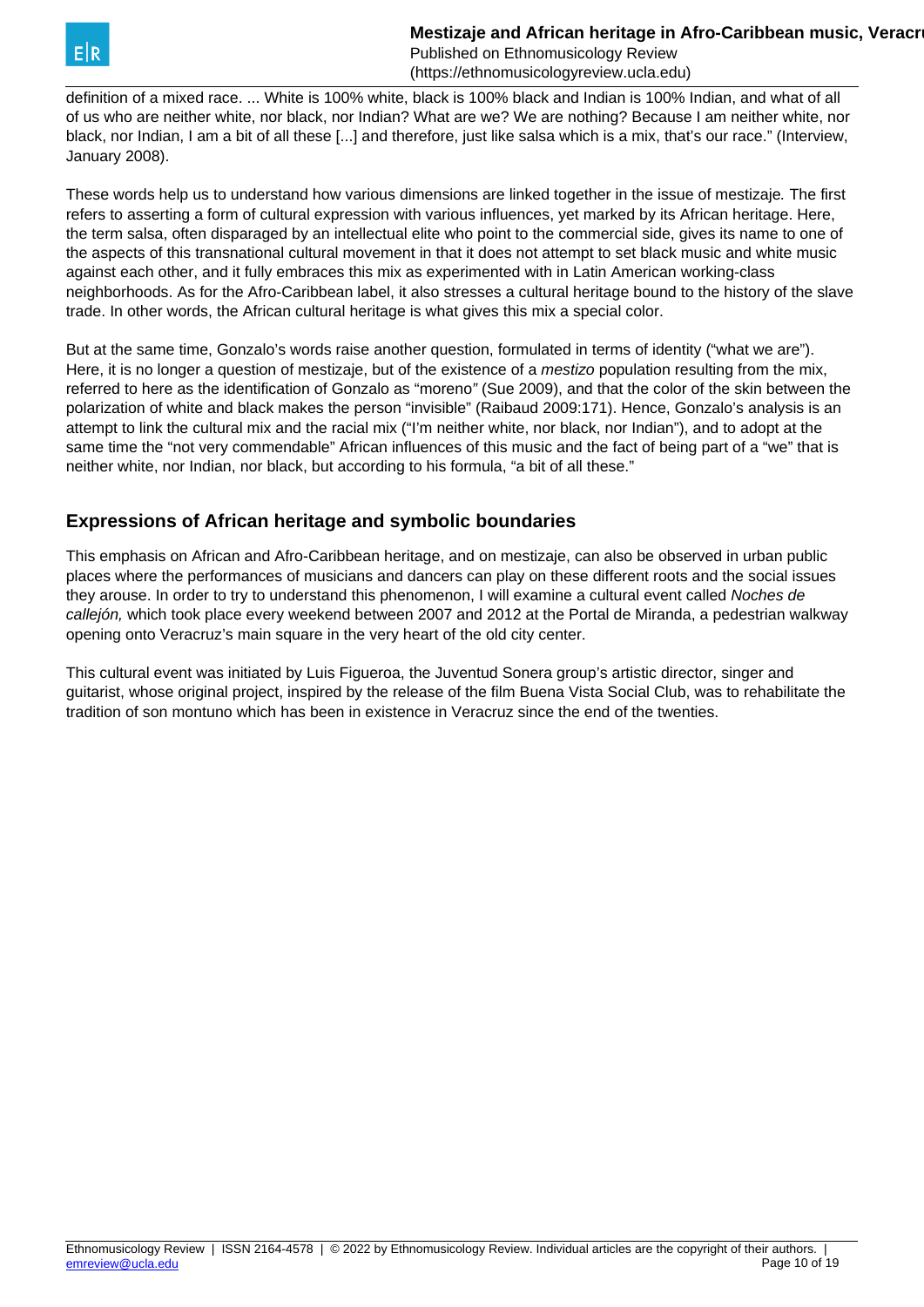

**Mestizaje and African heritage in Afro-Caribbean music, Veracr** Published on Ethnomusicology Review

(https://ethnomusicologyreview.ucla.edu)



**CD ¡Guarachero! Gobierno del Estado de Veracruz, IVEC, SEC, No de catálogo APCD 1381, 2004**

Although it was only granted temporary authorization by the local council, it has become one of the city's cultural events, attracting an audience of regulars from working-class neighborhoods. Being located at the crossroads of tourist routes and residents' evening strolls, this scene of urban life in Veracruz is a meeting place for passers-by who are interested in what is happening, and for a circle of acquaintances composed of more or less assiduous regulars who greet the musicians on arrival, form small sociable groups, start dancing, engage in conversation, etc. For all this, the latter do not form a homogenous social group. Most are between 16 and 30 years old, but there are also older people who come alone or as couples. Some come from nearby working-class neighborhoods; others live in the poor areas of the outskirts or belong to a local cultural elite that appreciates this kind of music and urban atmosphere. Also present are Veracruz musicians who play son jarocho, son montuno, salsa and other Caribbean music, rap and reggaetón, and foreign musicians passing through Veracruz who join the group and share a moment of musical conviviality with the band's permanent members.

When the Juventud Sonera group plays, a form of expression united by the sharing of certain cultural references,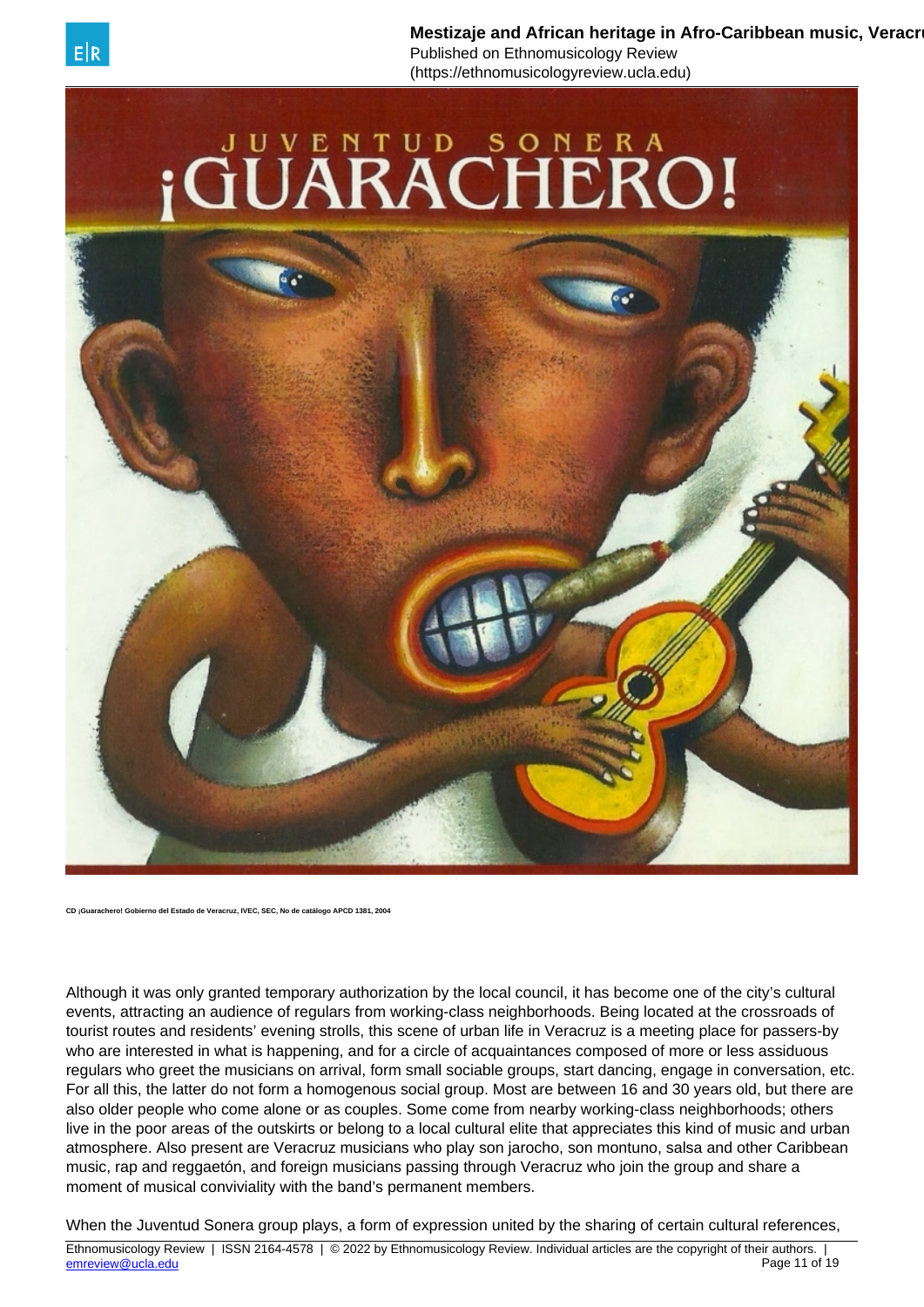<span id="page-11-0"></span>the codes of which can be interpreted and given a meaning, can be observed among the Portal de Miranda regulars, although the reactions are different between the young and the not so young, the men and the women, and the dancers and the musicians. The issue is not so much to define oneself as black, but to dance certain rhythmic sequences by exaggerating body movements and choreographies relating to the Afro-Caribbean world and the transoceanic dialogue; like Afro dancing, these result from repeated exchanges between artists, intellectuals and politicians brought together by the same desire to celebrate black cultural heritage (Capone 2011).

More often than not, these performances are identified both by the public and the musicians as different from the more classic ballroom dancing styles. Progressively, a circle forms around the person who starts a performance of this type, the public shouts encouragement, the regulars exchange comments and the musicians come out of their routine and play improvisations and more vigorous solos. Some people are regular performers, like Jaina, a 20-year old woman who lives in a working-class neighborhood of Veracruz, and whose skin color and features are not particularly identified as black; she regularly launches into a performance when the musicians play Carlos Oliva's Pelotero a la Bola. At the end, one of the musicians always thanks her, gives her name to the audience and interjects a comment of the kind "qué bárbaro como baila esa negra"[\[17\].](#page-11-0) Those asked about Jaina's performance think that her style is inspired both from that of "cabaret rumberas" and from erotic dances practiced in table dancing, combining sexuality and Africanism in a stereotyped manner.

Other individuals may launch into performances, such as Doña Caro, an elderly woman of modest means who usually dances for tourists near restaurants in the old center, and sometimes goes to the Portal de Miranda to have fun at the end of the evening. In her case, both the regular onlookers and the musicians describe the way she dances as Creole. This category is used locally to designate the Caribbean's rural traditions, the origins of son, the combination of Spanish guitar and syncopated rhythms brought over by African slaves. So, not only does the performance of this woman arouse the admiration of this informed public, but it is also described as a living expression of Veracruz's Afro-Caribbean heritage.

Young boys and girls from the city or the region who are regulars of less conventional cultural venues, but who often attend this program, may also give themselves to this game of self-expression, combining emblematic elements of the black Caribbean (dreadlocks, beard, dress color and style) and ways of moving and dancing which are again described as forms of expression belonging to an African cultural heritage, although in a different style. Lalo explained this to me in a street conversatio[n\[18\]:](#page-11-0)

"I like to come here at the end of the evening, when there is that special atmosphere, when everyone plays the game of bringing out the black [he laughs].

— Do you define yourself as Black?

— No, but we are all descendents of Blacks in some way, aren't we? So, when you hear this music and immerse yourself in this atmosphere, you inevitably start moving in a certain way ...

— What way precisely? Can you clarify?

— Not really, I can't see myself. ... But if you take the others, Ricardo for example, he feels it like the Jamaicans, you see, reggaeman, calmly [...], as for Fallo, he'll be super influenced by the rap movement, hip hop [...] and Sara, my girlfriend, she goes for this Afro dance things, it's another style." (April 2008, rough transcription).

Another element comes out of these observations: the expression of African heritage is often combined with a social boundary i.e. a person chooses to distance him/herself from the distinctive practices that demarcate the organization of nightlife in Veracruz. For example, in an informal discussion held in one of the old center's brasseries, Paco, a young artist who is a regular of Veracruz's various nightlife venues, explains this link in his own word[s\[19\]:](#page-11-0)

"I personally prefer to come here [Portal de Miranda] rather than go to the trendy discotheques on the sea front. First, here it's live music and it's free, you're in the street ... you can move around, go for a beer, go and see what is happening elsewhere. ... Let's say that it's more in line with my callejero [street] frame of mind. ... That's the real Veracruz spirit... isn't it? And above all, what I can't stand trendy places, it's the super-codified way of dressing, walking, speaking ... looking at others, getting comments on your clothes, the crowd you mix with ... well, they are not all like that, you have friendlier places, more open, let's say, but usually it's like that.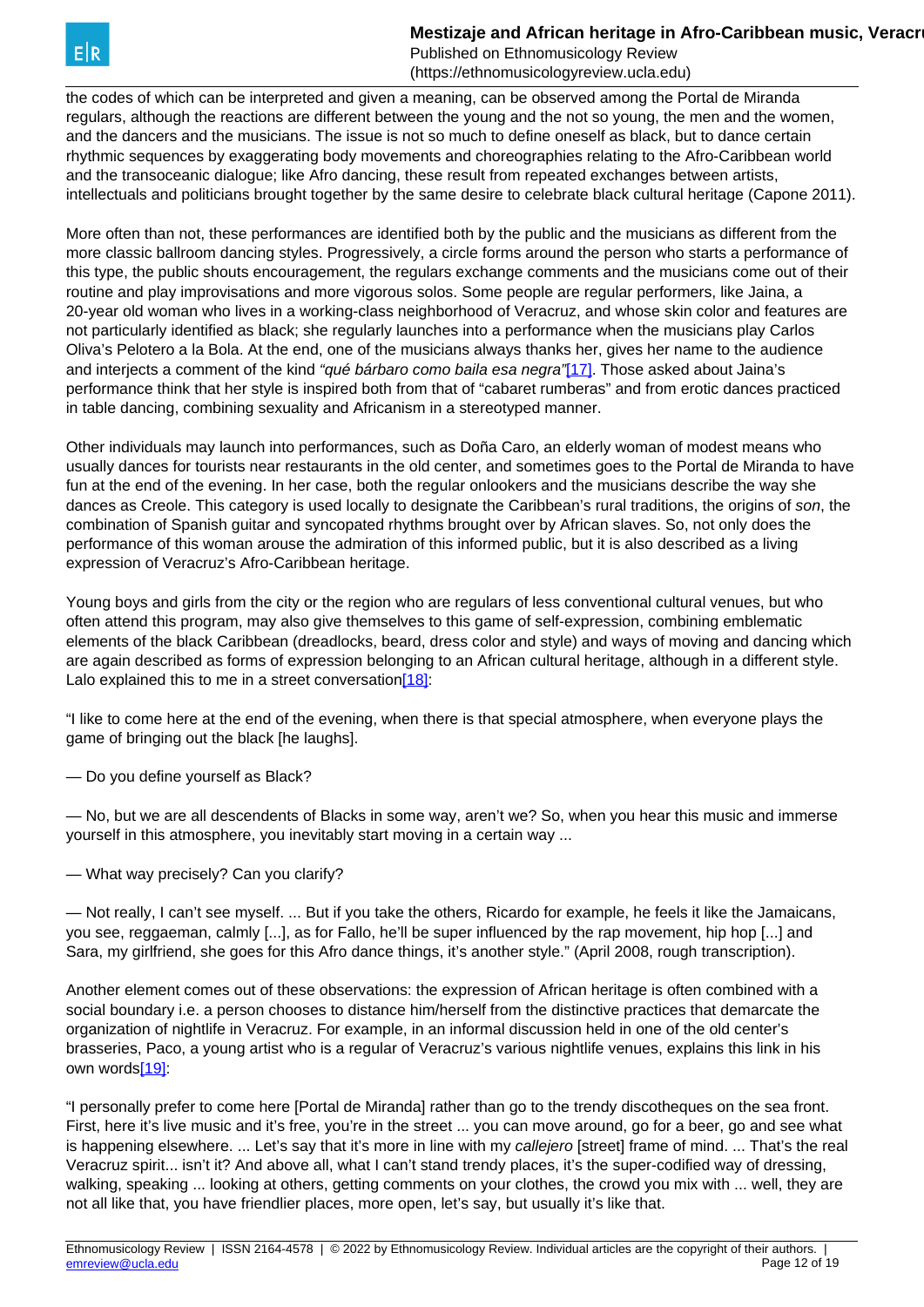#### <span id="page-12-0"></span>— And here, how is it?

— Well, in a place like here you do what you want, you don't ask yourself whether what you do will be appreciated or not, you even almost enjoy doing the opposite, speaking badly, dressing badly, doing everything that will be judged as 'bad' by the 'good' people...

— Meaning?

— Going to street events, not being with a girl who spends her time getting ready before going out. ... When Julia [his girlfriend] dresses a bit smartly, with a dress, high heels, nail polish, I tell her watch out, you are becoming "trendy," and we laugh...

— And is there a link between listening to this kind of music and Afro-Caribbean influences rather than other influences?

— This music is a reminder of the past, with slaves, pirates, smuggling, all this nightlife of the port, dock workers, popular bars around the market ... and even though I personally also like other kinds of music and atmosphere, I like the idea of leaning towards what the 'good people' reject more than anything else." (June 2008, rough transcription).

The idea here is sharing certain cultural practices so that they can be converted into signs (Hebdige 1979; Rancière 2008). These signs, one might say, do not only reflect a popular culture, but also a way of life that is far removed from the standards set by the best society. In other words, they are signs of non-alignment with the "good people" who patronize certain trendy bars and speak with a lis[p\[20\]](#page-12-0) in order to accentuate the social gap, or who have decided to desert the center of Veracruz to favor more intimate areas of the neighboring commune of Boca del Río, where nowadays youngsters from good families meet up with the strong urge to increase the social distance via a wider spatial gap. Finally, these signs, by containing sexually explicit body movements, mark out a common distance from those who are also called "decent" people, one of the characteristics of whom is to make the moral distance with ordinary people obvious, and to erase whatever may appear as signs of Africanism in how people show themselves to others.

Here, the display of physical features, postures, body movements and aesthetics drawing from the various cultural registers that evoke African heritage, is a method used to state one's empathy with this street culture. It re-interprets the ethno-racial boundaries in its own way and keeps an elective relationship with Africa and the black Americas alive. It is also a way of placing oneself in a class relationship, which is expressed via signs attributed locally to the various origins of mestizaje. Dancing while "bringing out the black," just like "speaking with a lisp," are social markers which are brought about by the local representation of mestizaje. This representation can be more or less accepted or denied, and the associated cultural and physical features can be more or less conspicuous or masked, blackened or whitened, and Africanized or Europeanized. It is in this sense that the expressions of such Africanism, which are observed in these contexts, do not appear in spite of, but because of the representation, which consists in permanently referring to one or the other of these various roots, and leads individuals to position themselves socially, physically and culturally vis-à-vis a so-called African heritage.

#### **Conclusion: mestizaje and social distinction**

Two concluding elements emerge from this analysis. The first refers to the issue of mestizaje as it occurs in Mexico. In this context, the question of how we understand the link between the history of slavery and the populations "of African origin" is activated or not, asserted or not, used politically or not, does not arise in the same terms, whether it is part of a militant posture of racialization aimed at "getting out of mestizaje" like on the Pacific coast, or whether it consists in reasserting, as in the case of Veracruz, the cultural hybridization of the region's popular music while insisting on the racialized origins of cultural expressions which are identified with mestizaje (Hoffmann and Rinaudo 2014). This is what Peter Wade perceived: "As is always the case when discussing mestizaje, music is considered as a symbol of fusion, of overcoming differences, but the representation of this symbol implies a constant reminder of the difference" (Wade 2000:66). In the Veracruz region, the "third root" national program has provided the opportunity to draw up cultural policies that focus on the integration of Veracruz within the Caribbean area while emphasizing forms of cultural expression that are largely identified with mestizaje. By doing so, it has contributed to a switch from a historical period characterized by the denial of African heritage to another, in which the African root of mestizaje has become part of the representation of society. This change does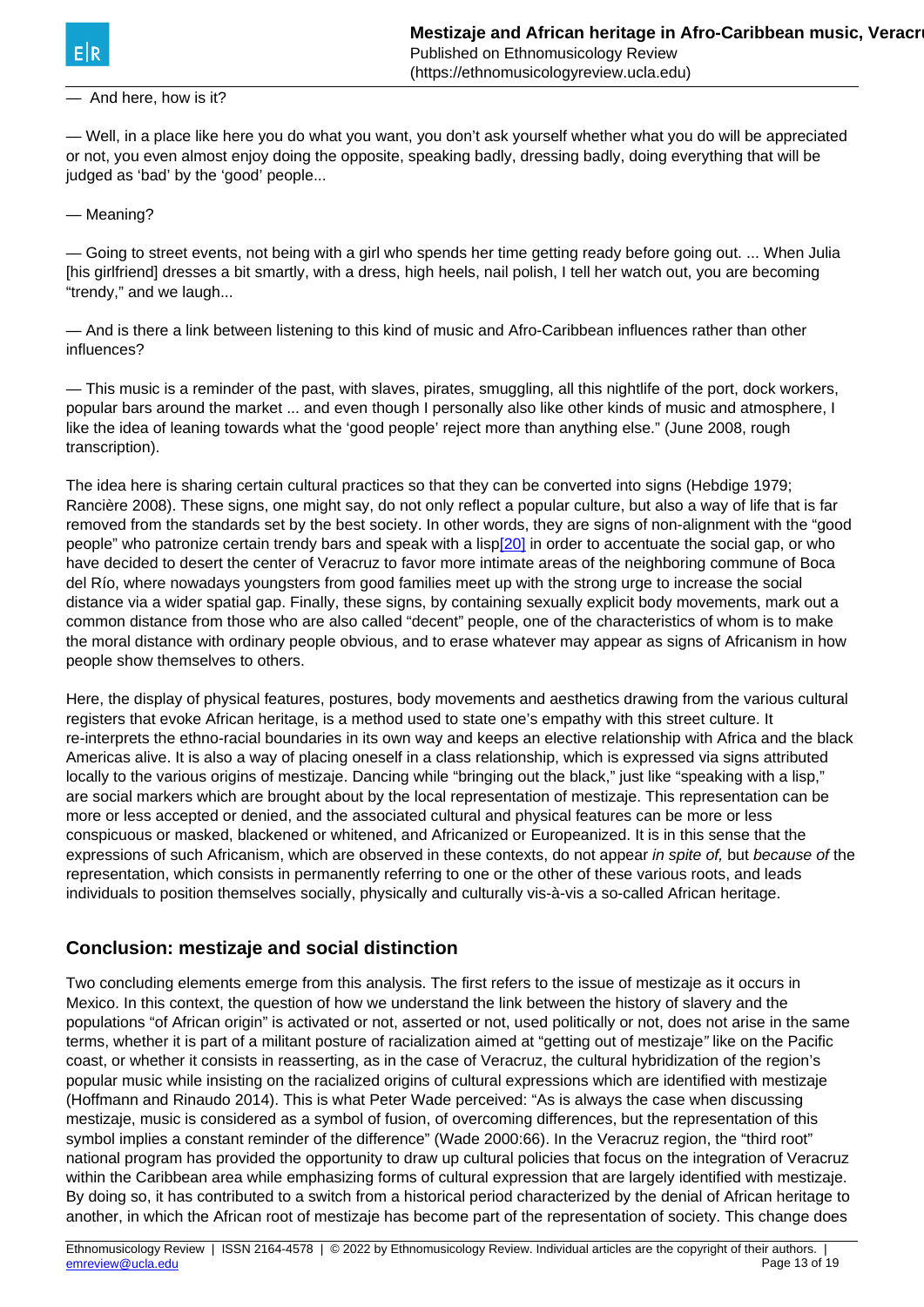

not mean that such a representation is unanimously accepted, but that from now on it imposes itself as a legitimate standard against which the local community can be defined. And for those in concrete situations, it is a matter of positioning themselves vis-à-vis this standard, which they accept or refuse, assume or put up with, and vis-à-vis the specific dimension of the representation of mestizaje—the so-called African root.

This African root leads us to consider a second concluding element, namely that the way social actors are made to position themselves vis-à-vis such an origin of mestizaje is interwoven into the logic of social distinction and counter-distinction. In Veracruz, just like in other Mexican cities, social distinction based on physical appearance, color of skin, the way one dresses and behaves, occupation, places patronized or avoided, the use of public or private transport to travel around town, is an everyday phenomenon. Therefore, one understands how, faced with injunctions to distance oneself from "ordinary people," forms of counter-distinction may also develop according to the same dual register—social and racial. In this sense, the expressions that celebrate African cultural heritage as observed in popular music are less the product of a militant rhetoric against the backdrop of the ideology of mestizaje than of the assertion of a way of life based on another interpretation of mestizaje and its so-called "roots"—whether these are image-enhancing or belittling.

#### **Bibliography**

Aguirre Beltrán, Gonzalo. 1972. La población negra de México: estudio ethnohistórico. México: Fondo de Cultura Económica.

––––––. 1989. Cuijla: esbozo etnográfico de un pueblo negro. México: Fondo de Cultura Económica.

Anonymous. 2011. Volume! La revue des musiques populaires 8(2).

Bonfil Batalla, Guillermo. 1990. México profundo. Una civilización negada. México: CNCA-Grijalbo.

Brubaker, Rogers. 2002. "Ethnicity Without Groups." Archives Européennes de Sociologie XLIII(2): 163-189.

Capone, Stéfania. 2011. "Conexiones diaspóricas: redes artísticas y construcción de un patrimonio cultural 'afro'." In Circulaciones culturales. Lo afrocaribeño entre Cartagena, Veracruz, y La Habana, edited by Ávila Domínguez, F., Pérez Montfort, R. and Rinaudo, C., 228-266. México D.F.: Publicaciones de la Casa Chata.

Cardona, Ishtar. 2006. "Los actores culturales entre la tentación comunitaria y el mercado global: el resurgimiento del son jarocho." In Retos culturales de México frente a la globalización, edited by Arizpe, L., 393-417. México: H. Cámara de Disputados, LIX Legislatura / Miguel Angel Porrúa.

Carroll, Patrick J. 2001. Blacks in Colonial Veracruz: Race, Ethnicity, and Regional Development. Austin: University of Texas Press.

Castañeda, Angelina Nicole. 2004. "Veracruz también es Caribe": Power, Politics, and Performance in the Making of an Afro-Caribbean identity, PhD diss., Indiana University.

Chamorro, Arturo. 1996. "Presencia africana en la música de México." América Negra 12: 61-74.

Díaz-Sánchez, Micaela and Hernández, Alexandro. 2013. "The Son Jarocho as Afro-Mexican Resistance Music." The Journal of Pan African Studies 6(1):187-209.

Figueroa Hernández, Rafael. 1996. Salsa mexicana. Transculturación e identidad. México D.F.: Con Clave.

–. 2002. "Rumberos y jarochos." In *La Habana/Veracruz Veracruz/La Habana. Las dos orillas*, edited by García Díaz, B. and Guerra Vilaboy, S., 383-399. Veracruz: Universidad Veracruzana - Universidad de la Habana.

Gamio, Manuel. 1992. Forjando Patria. Mexico: editorial Porrùa.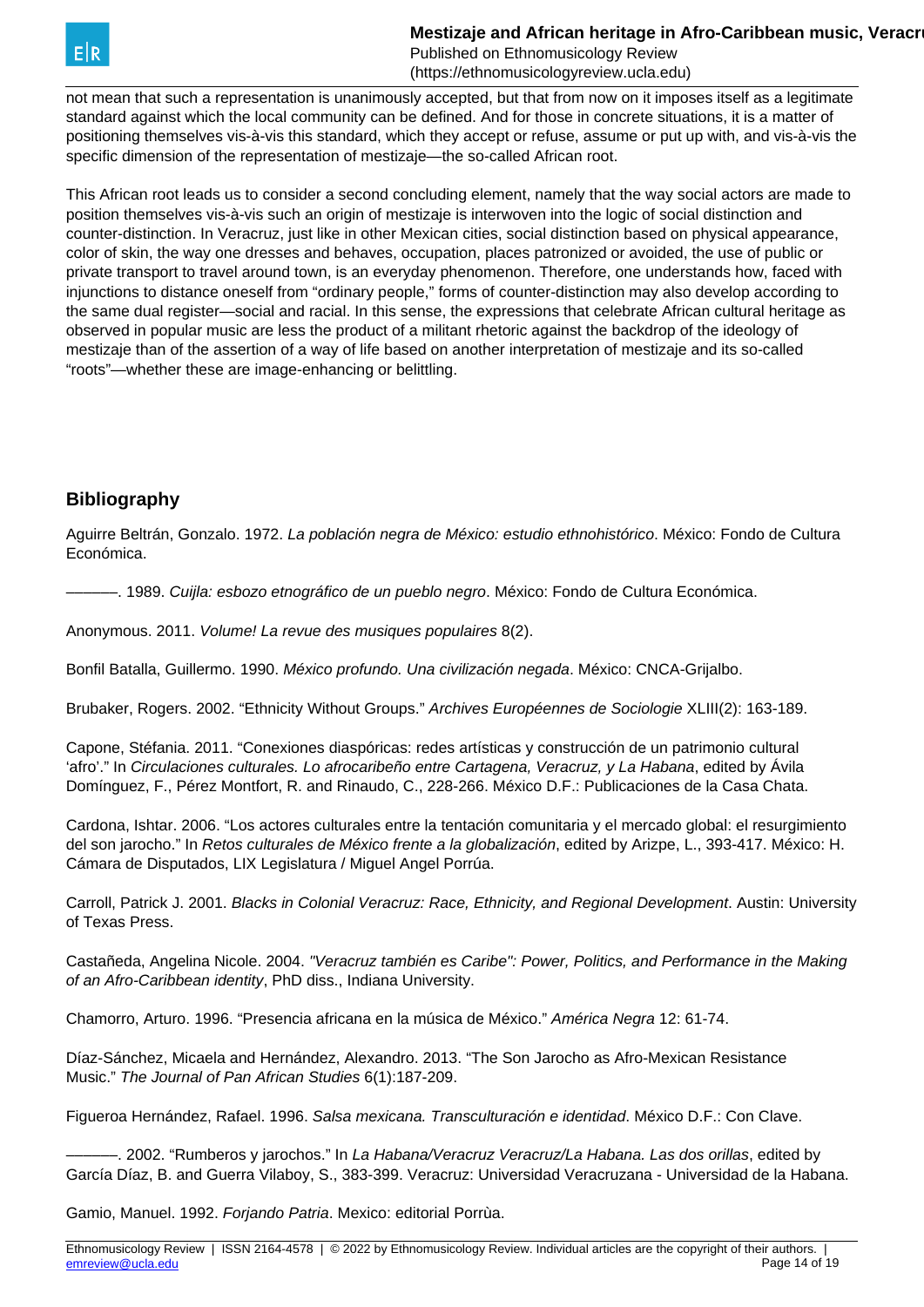

García de León, Antonio. 1992. "El Caribe afroandaluz: permanencia de una civilización popular." La Jornada Semanal(135): 27-33.

––––––. 2002. El mar de los deseos. El caribe hispano musical. Historia y contrapunto. México: Siglo XXI Editores.

––––––. 2006. Fandango. El ritual del mundo jarocho a través de los siglos. México D.F: Conaculta.

García Díaz, Bernardo. 2011. "El Puerto de Veracruz, cabeza de playa de la música cubana." In Circulaciones culturales. Lo afrocaribeño entre Cartagena, Veracruz, y La Habana, edited by Ávila Domínguez, F., Pérez Montfort, R. and Rinaudo, C., 247-268. México D.F.: Publicaciones de la Casa Chata.

García Díaz, Bernardo and Guadarrama Olivera, Horacio. 2012. Breve historia del Instituto Veracruzano de la Cultura. Tomo I: Los primeros XV años. México: Gobierno del Estado de Veracruz-Llave / Instiuto Veracruzano de Cultura.

Glenn, Evelyn Nakano (Éd.). 2009. Shades of Difference: Why Skin Color Matters. Stanford, Calif.: Stanford University Press.

Goffman, Erving. 1956. The Presentation of Self in Everyday Life. New York: Doubleday.

Gonzalez, Anita. 2004. Jarocho's Soul: Cultural Identity and Afro-Mexican Dance. Lanham, Md.: University Press of America.

González, Anita. 2010. Afro-Mexico: Dancing Between Myth and Reality. Austin: University of Texas Press.

Hall, Stuart. 1992. "What is this 'Black' in Black Popular Culture?" In Black Popular Culture, edited by Wallace, M. and Dent, G., 21-33. Seattle: Bay Press.

Hebdige, Dick. 1979. Subculture: The Meaning of Style. London - New York: Routledge.

Hernández, Alexandro. 2014. The Son Jarocho and Fandango Amidst Struggle and Social Movements: Migratory Transformation and Reinterpretation of the Son Jarocho in La Nueva España, México, and the United States, PhD diss., University of California, Los Angeles.

Hoffmann, Odile. 2004. "Renacimiento de los estudios afromexicanos y producción de nuevas identidades étnicas." Revista Mexicana de Sociologia.

––––––. 2008. "De 'negros' y 'afros' en Veracruz." In Atlas del patrimonio histórico y cultural de Veracruz. Xalapa.

Hoffmann, Odile and Rinaudo, Christian. 2014. "The Issue of Blackness and Mestizaje in Two Distinct Mexican Contexts: Veracruz and Costa Chica." Latin American and Caribbean Ethnic Studies 9(2):138-155.

Jiménez, Lucina. 2006. Políticas culturales en transición. Retos y escenarios de la gestión cultural en México. México: Conaculta.

Juárez Hernández, Yolanda. 1990. "Introducción." In Segundo Foro "Veracruz también es Caribe", edited by Juárez Hernández, Y., 7-8. Veracruz: Instituto Veracruzano de la Cultura.

––––––. 2006. Persistencias culturales afrocaribeñas en Veracruz. Su proceso de conformación desde la Colonia hasta fines del siglo XIX. Veracruz: Gobierno del Estado de Veracruz.

Lamont, Michèle and Molnár, Virág. 2001. "How Blacks Use Consumption to Shape their Collective Identity." Journal of Consumer Culture 1(1): 31-45.

Lara Millán, Gloria. 2008. Política, espacio y construcción social del poder local-regional en la Costa Chica de Oaxaca, Tesis de doctorado en Antropología. México: Centro de Investigación y Estudios Superiores en Antropología Social.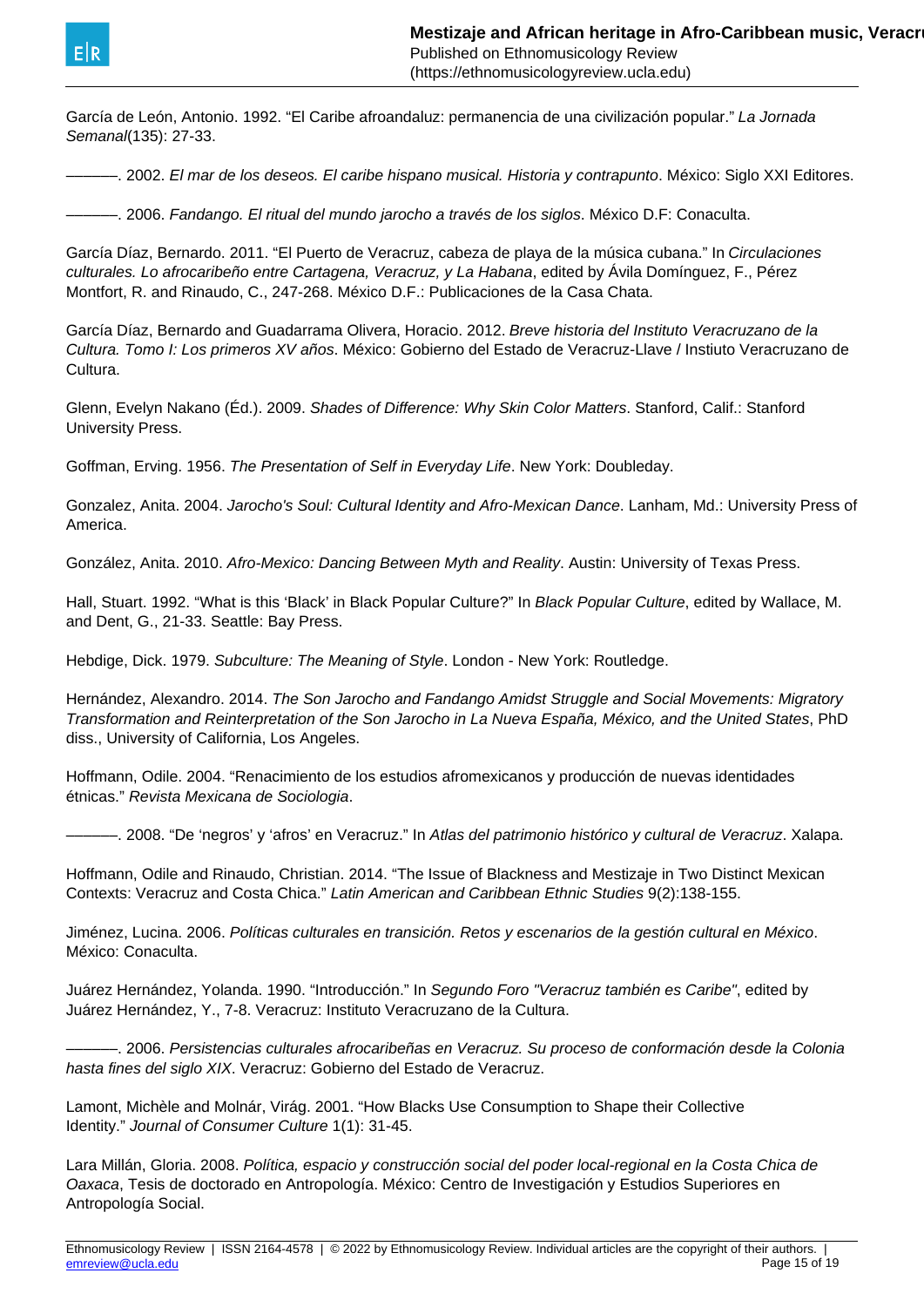

Le Menestrel, Sara (Éd.). 2012. Des vies en musique. Parcours d'artistes, mobilités, transformations. Paris: Hermann.

Lewis, Laura A. 2012. Chocolate and Con Flour. History, Race and Place in the Making of Black Mexico. Durham (NY): Duke University Press.

Loza, Steven. 1992. "From Veracruz to Los Angeles: The Reinterpretation of the 'Son Jarocho'." Latin American Music Review 13(2): 179-194.

Lyman, Stanford M. and Douglass, William A. 1973. "Ethnicity: Strategies of Collective and Individual Impression Management." Social Research XL(2): 344-365.

Malcomson, Hettie. 2010. Creative Standardization: Danzon and the Port of Veracruz, Mexico, PhD diss.. University of Cambridge.

Martínez Montiel, Luz María. 1993. "La cultura africana: tercera raíz." In Simbiosis de culturas. Los inmigrantes y su cultura en México, edited by Bonfil Batalla, G., 111-180. México: Fondo de Cultura Económica.

–––––– (Éd.). 1994. Presencia africana en México. México: Consejo Nacional para la Cultura y las Artes, Dirección General de Culturas Populares.

Moedano, Gabriel. 1980. "El estudio de las tradiciones orales y musicales de los afromestizos de México." Antropología e Historia. Boletín del Instituto Nacional de Antropología e Historia 31:19-29.

Moerman, Michael. 1994. Le fil d'Ariane et le filet d'Indra. Réflexion sur ethnographie, ethnicité, identité, culture et interaction. Paris: L'Harmattan,.

Montalvo Torres, Ariel. 2009. Salsa con sabor a Xalapeños. Una historia social de la salsa en Xalapa. Xalapa: Universidad Veracruzana.

Muhammad, Jameelah S. 1996. "Mexico." In No Longer Invisible: Afro-Central Americans. Rediscovering the African Heritage, edited by Minority Rights Group International, 8-13. London: Minority Rights Group International Report 96/3.

Muñoz Mata, Laura, La presencia del Caribe en México. Una retrospectiva histórica, Vracruz, Instituto Veracruzano de Cultura, 1990.

Ngou-Mve, Nicolás. 1999. "Los orígenes de las rebeliones negras en el México colonial." Dimensión Antropológica (INAH) 16.

Pérez Fernández, Rolando. 1990. La música afromestiza mexicana. Jalapa: Universidad Veracruzana.

––––––. 2003. "El son jarocho como expresión musical afromestiza." In Musical Cultures of Latin-America: Global Effects, Past and Present, edited by Loza, S., 39-56. Los Angeles: UCLA Ethnomusicology Publications.

Pérez Montfort, Ricardo. 1992. "El fandango veracruzano y las fiestas del Caribe hispanohablante." Anales del Caribe, Casa de las Americas 12: 59-72.

––––––. 2001. "El jarocho y sus fandangos vistos por viajeros y cronistas extranjeros de los siglos XIX y XX. Apuntas para la historia de la formación de un estereotipo regional." In Veracruz y sus viajeros, 123-187. México: Gobierno del Estado de Veracruz.

––––––. 2003. Estampas de nacionalismo popular mexicano. Diez ensayos sobre cultura popular y nacionalismo. México: CIESAS.

––––––. 2007. "El 'negro' y la negritud en la formación del estereotipo del jarocho durante los siglos XIX y XX." In Expresiones populares y estereotipos culturales en México. Siglos XIX y XX. Diez ensayos, 175-210. México: CIESAS.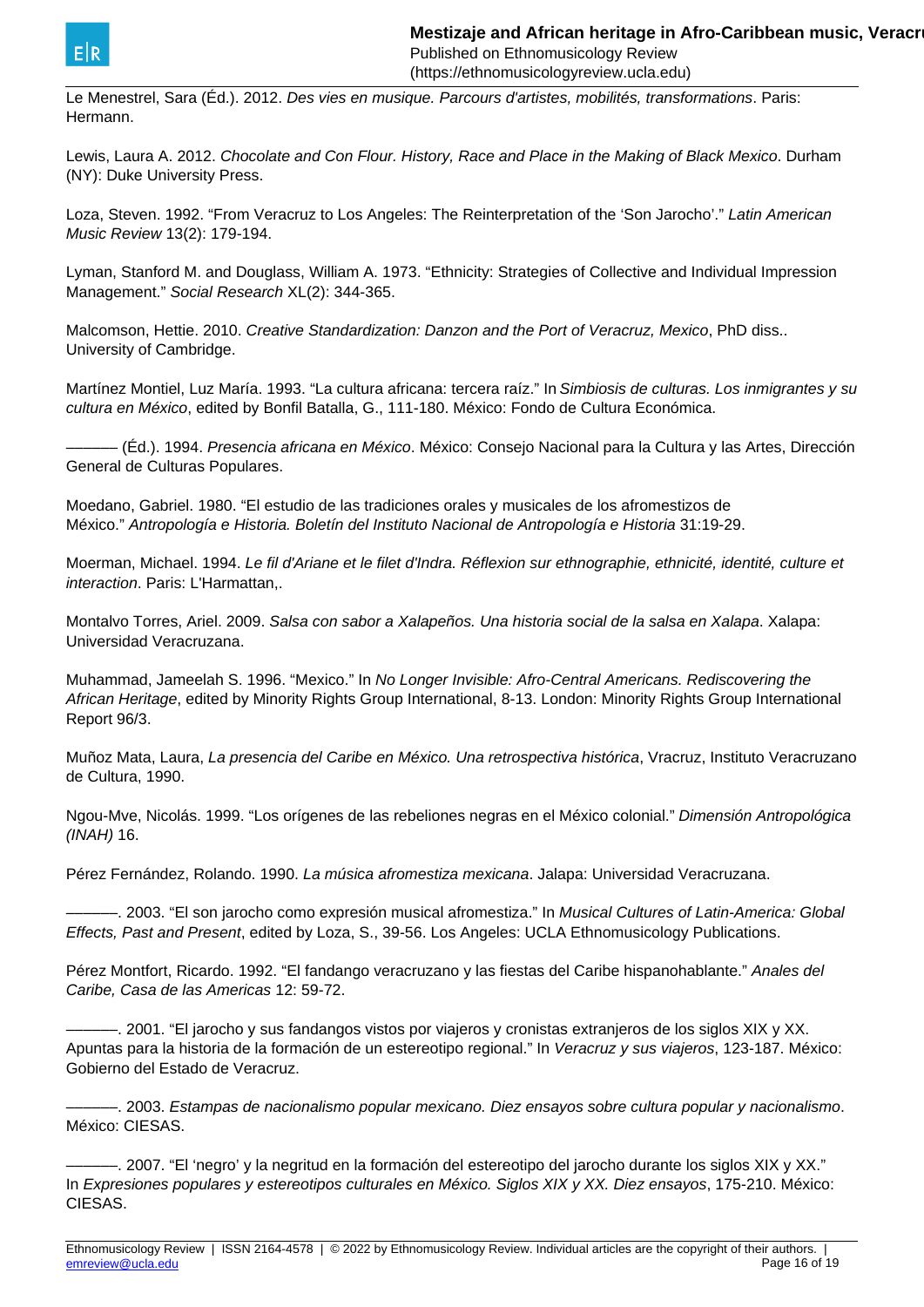<span id="page-16-0"></span>

(https://ethnomusicologyreview.ucla.edu)

Raibaud, Yves. 2009. "Peut-on parler de musique noire ?" Volume ! La revue des musiques populaires 6(1-2): 171-175.

Rancière, Jacques. 2008. Préface au livre Peaux blanches, masques noirs. Représentations du blackface, de Jim Crow à Michael Jackson. Paris: Editions Kargo.

Rinaudo, Christian. 2011. "Lo 'afro', lo popular y lo caribeño en las políticas culturales en Cartagena y Veracruz." In Circulaciones culturales. Lo afrocaribeño entre Cartagena, Veracruz, y La Habana, edited by Ávila Domínguez, F., Pérez Montfort, R. and Rinaudo, C., 37-68. México D.F.: Publicaciones de la Casa Chata.

––––––. 2012. Afro-mestizaje y fronteras étnicas. Una mirada desde el Puerto de Veracruz. Veracruz, Mexico: Editorial de la Universidad Veracruzana.

Ruiz Rodríguez, Carlos. 2007. "Estudios en torno a la influencia africana en la música tradicional de México: vertientes, balance y propuestas." Revista Transcultural de Música(11).

Sansone, Livio. 2003. Blackness without ethnicity. Constructing race in Brazil. New York: Palgrave Macmillan.

Sheehy, Daniel Edward. 1979. The Son Jarocho: Style and Repertory of a Regional Mexican Musical Tradition. Los Angeles: University of California.

Sue, Christina Alicia. 2009. "The Dynamics of Color: Mestizaje, Racism and Blackness in Veracruz, Mexico." In Shades of Difference: Why Skin Color Matters, edited by Glenn, E. N., 114-128. Stanford, Calif.: Stanford University Press.

––––––. 2013. Land of the Cosmic Race: Racism, Race Mixture, and Blackness in Mexico. New York: Oxford University Press.

Tagg, Philip. 1989. "Open Letter about 'Black Music', 'Afro-American Music' and 'European Music'." Popular Music 8(3):285-298.

Vasconcelos, Angel. 1925. La Raza Cósmica. Paris: Agencia Mundial de Librería.

Velázquez, María Elisa and Correa, Ethel (eds). 2005. Poblaciones y culturas de origen africano en México. México: CONACULTA-INAH, Colección Africanía.

Vinson III, Ben and Vaughn, Boby. 2004. Afroméxico. El pulso de la poblacion negra en México: una historia recordada, olvidada y vuelta a recordar. México DF: Centro de Investigacion y Docencia Economicas / Fondo de Cultura Economica.

Viqueira, Juan Pedro. 2010. "Reflexiones contra la noción histórica de mestizaje." Nexos.

Wade, Peter. 2000. Music, Race and Nation. Música tropical in Colombia. Chicago: University of Chicago Press.

–. 2011. "La mercantilización de la música 'negra' en Colombia en el siglo XX." In Circulaciones culturales. Lo afrocaribeño entre Cartagena, Veracruz, y La Habana, edited by Ávila Domínguez, F., Pérez Montfort, R. and Rinaudo, C., 147-164. México D.F.: Publicaciones de la Casa Chata.

[<sup>\[1\]</sup>](#page-16-0) An important contribution regarding the supposed disappearance of the African-origin population was first formulated in the 1940-50s by Mexican anthropologist G. Aguirre Beltrán who defined a "black" population (Aguirre Beltrán 1972; Aguirre Beltrán 1989).

[<sup>\[2\]</sup>](#page-16-0) The history of the population of African origin in Mexico began with the first conquistadores and continued with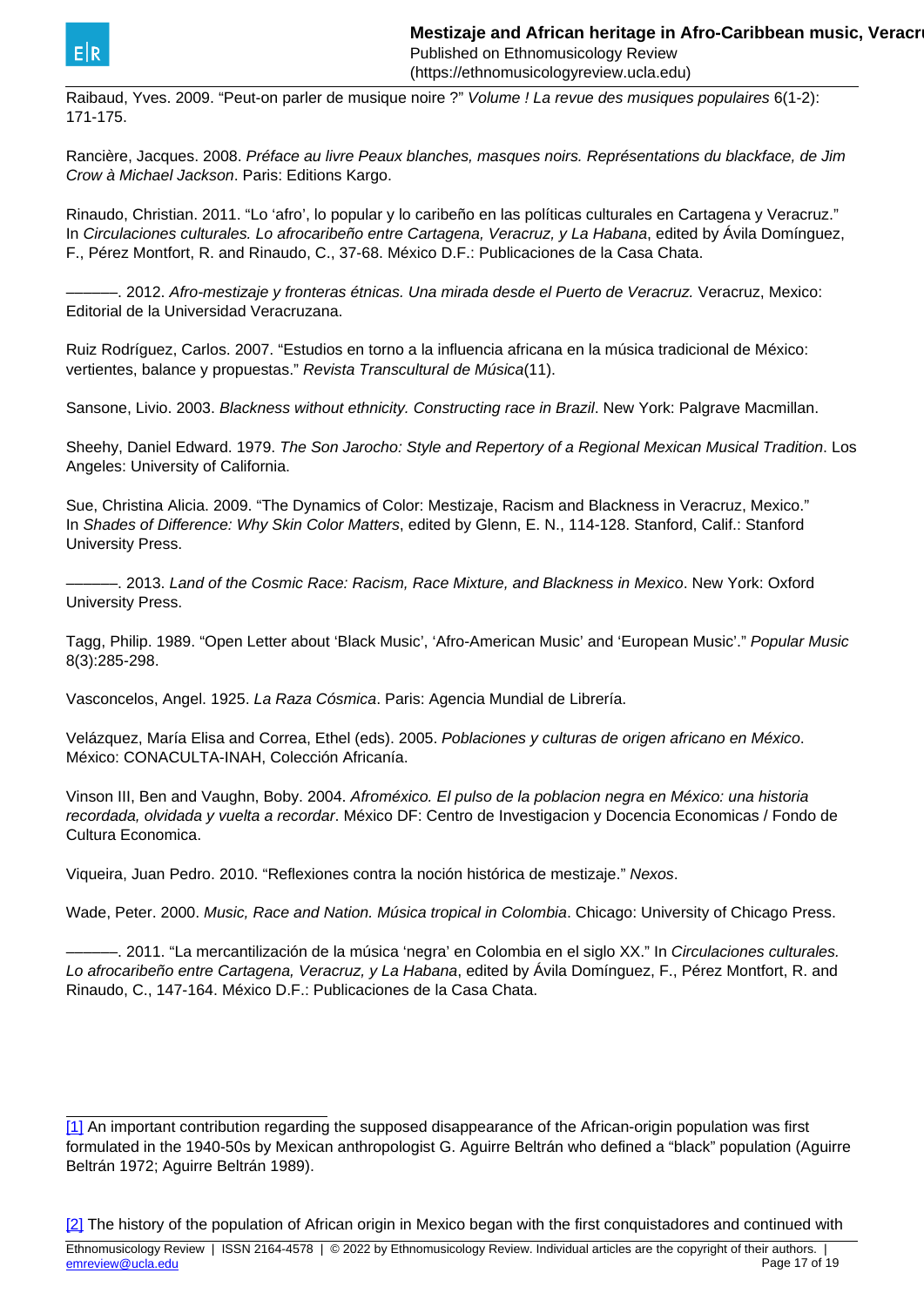<span id="page-17-0"></span>

the introduction of the slave trade to make up for the drop in the indigenous population as a result of the conquest. The highest number of enslaved people from Africa was brought in during the first period of the colonial era, between 1580 and 1640 (Aguirre Beltrán 1972). During this period, 30,000 enslaved people arrived at the port of Veracruz alone, and 100,000 at all Mexico's ports on the Atlantic coast (Ngou-Mve 1999).

[\[3\]](#page-17-0) According to Brubaker's terms, the notion of groupness refers to a happening, something that happens—or does not happen—in the social world, which crystallizes or does not succeed in crystallizing (Brubaker 2002).

[\[4\]](#page-17-0) According to Loza, "son jarocho is a song and dance form originating in Veracruz, Mexico. The genre is a stylistic amalgam of influences derived from the Spanish colonizers of Mexico, from Africans taken to New Spain a from the indigenous population of the southeastern region of Mexico. Initial development of the form occurred during the seventeenth and eighteenth centuries" (Loza 1992:179). Also see Pérez Fernández 2003; Sheehy 1979

[\[5\]](#page-17-0) According to A. Hernandez, "the fandango is the communal-musical gathering of musicians, zapateado dancers, and sometimes poet-vocalists in son iarocho culture" (Hernández 2014:5). Also see Garcia de León 2006: Pérez M

[\[6\]](#page-17-0) The chunchaca is a kind of Mexican cumbia from the state of Veracruz with presence in Tabasco, Campeche, Chiapas, Yucatán, Quintana Roo. Junior's Klan, and Los Flamers are the more famous bands following this style.

[\[7\]](#page-17-0) Programa Nactional de Culture 2007-2012, Concejo Nacional para la Cultura y las Artes, México, 2007.

[\[8\]](#page-17-0) Veracruz Afro-Caribbean Festival 94, June 1994, General Guide for the Event (IVEC Archive).

[\[9\]](#page-17-0) As explained by A. García de León, these expressions are nourished by continuous exchanges between ports and their hinterlands: "The Caribbean that I call Afro-Andalusian is where 'campesinos, *jibajos* and *quajiros* genres were produced, which all appeared in rural hinterlands of these port complexes open to international and colonial trade. Their expressions have that in common as well as numerous other characteristics: they are musical and poetic genres cultivated by farmers/cowherds and Afro-mestizo fishermen resulting from a mix of three ethnic origins: Spanish (mainly from Andalusia), black and Indian; generally connected with rearing and who had constituted strongly mixed-race cultural niches from the 17<sup>th</sup> century: *guajiros* in Cuba, *jíbaros* in Puerto Rico and Saint-Domingue, *llaneros* in Colombia and Venezuela, *creollos* in Panama, *jarochos* in Veracruz" (García de León 1992: 28).

[\[10\]](#page-17-0) Don Arcadio Hidalgo, a legendary musician in son jarocho circles, was nearly 90 years old when he joined the Mono Blanco group at the end of the seventies

[\[11\]](#page-17-0) Mono Blanco, Al Primer Canto del Gallo, Discos Pentagrama, LPP 124, 1989, Mexico.

[\[12\]](#page-17-0) Extract from the documentary Patricio Hidalgo y el Afrojarocho, Producciones Sacbé, Mexico, 2012 (https://www.youtube.com/watch?v=r70mWuOpWXU).

[\[13\]](#page-17-0) Extract from the documentary Patricio Hidalgo y el Afrojarocho, Producciones Sacbé, Mexico, 2012.

[\[14\]](#page-17-0) See also Mono Blanco's record, Matanga, Round Whirled Records, 2009.

[\[15\]](#page-17-0) For a social and cultural history of salsa in the Veracruz region, see Montalvo Torres 2009.

[\[16\]](#page-17-0) Compilations produced by the Fania Records label following the concert given in August 1971 at the Cheetah in New York, and which made salsa a commercial genre.